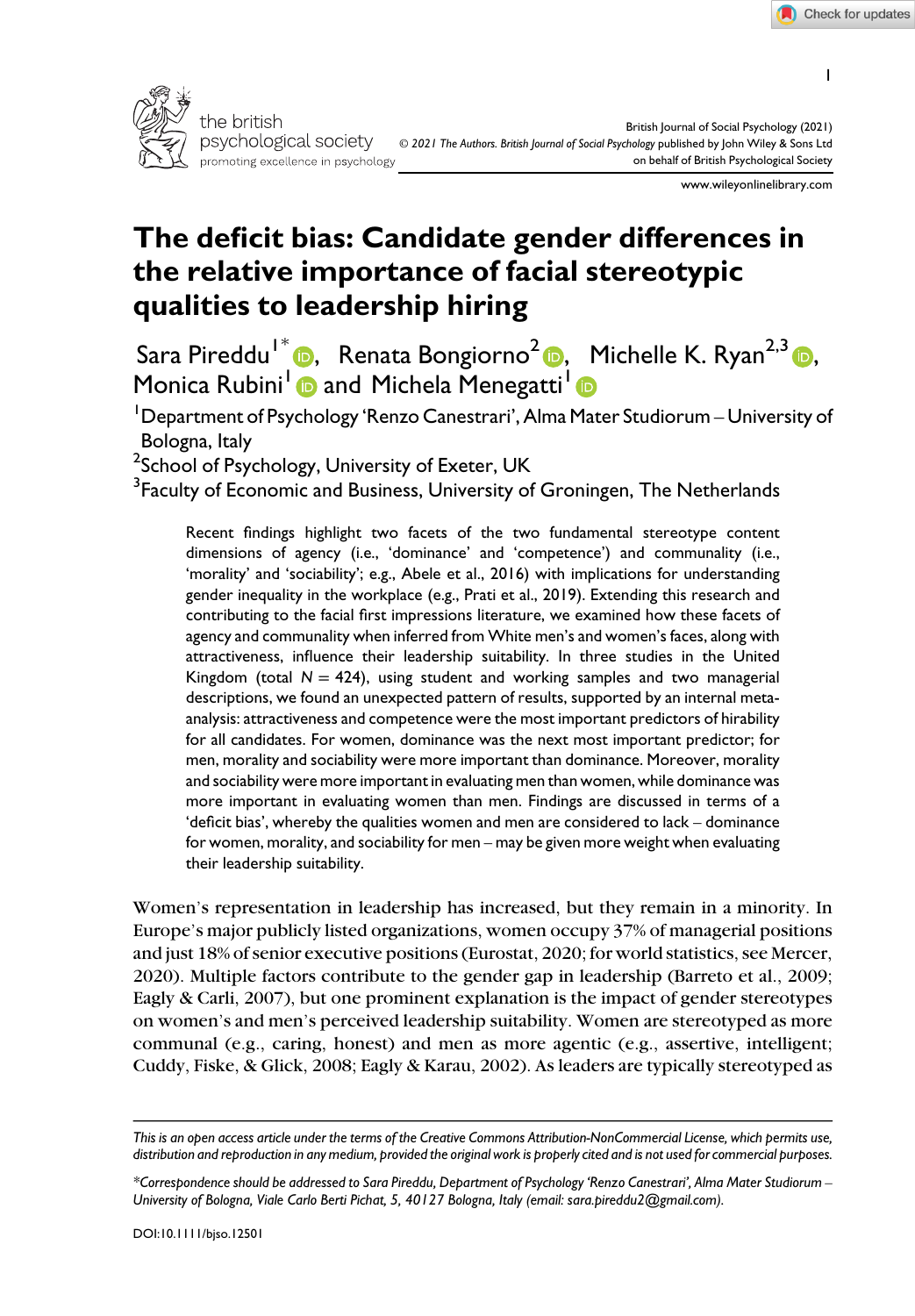agentic, not communal (Bongiorno et al., 2021; Koenig, Eagly, Mitchell, & Ristikari, 2011; Schein, 1973, 2001), gender stereotypes can disadvantage women for leadership selection, as they are less likely than men to be seen to have the agentic traits leaders require (Eagly & Karau, 2002; Heilman, 1983, 2001).

Gender stereotypes are typically considered with reference to agency and communality as two fundamental stereotype content dimensions (Abele & Wojciszke, 2014; Fiske, Cuddy, & Glick, 2007; Judd, James-Hawkins, Yzerbyt, & Kashima, 2005; Leach, Bilali, & Pagliaro,  $2014$ ).<sup>1</sup> However, recent research suggests that to understand how gender stereotypes contribute to workplace discrimination, it would be beneficial to consider the impact of distinct facets of each fundamental dimension (e.g., Hentschel, Heilman, & Peus, 2019). This is because the array of facets that comprise each dimension (e.g., sociability and morality as facets of communality) can have very different meanings (e.g., Abele et al., 2016) and evaluative consequences for men and women in the workplace (Menegatti et al., 2021; Moscatelli, Menegatti, Ellemers, Mariani, & Rubini, 2020; Prati et al., 2019).

In addition to gender stereotypes, hiring processes can be biased by appearance (Hosoda, Stone-Romero, & Coats, 2003; Little & Roberts, 2012; Lowman, Harms, & Mills, 2019), which is becoming more relevant as selection processes involve human resource (HR) professionals searching for applicants' profiles online (e.g., Facebook, Linkedin; Dutta, 2010; Woods, Ahmed, Nikolaou, Costa, & Anderson, 2020). Photograph searches are undertaken by HR to infer candidates' personality characteristics (Caers & Castelyns, 2011), and traits inferred from faces can affect leadership selection (e.g., Rule & Ambady, 2008). However, very little research has examined whether traits inferred from faces differentially influence evaluations of women and men (Oh, Dotsch, Porter, & Todorov, 2020; Todorov, Olivola, Dotsch, & Mende-Siedlecki, 2015).

The aim of the current research was to extend understandings of the impact of gender stereotypes in leadership selection, along with gender differences in facial first impressions. Building on advances in the literature establishing distinct facets of agency and communality, we considered how four gender-stereotypic qualities inferred from women and men candidates' faces: competence and dominance as facets of agency (e.g., Abele et al., 2016), and sociability and morality as facets of communality (e.g., Leach, Ellemers, & Barreto, 2007), affect their perceived suitability for leadership.

#### Gender stereotypes and inequality

Research has highlighted the importance of distinguishing facets of communality, showing that morality (e.g., sincere, trustworthy) is more important than sociability (e.g., friendly, kind) in forming global impressions about others (Brambilla, Rusconi, Sacchi, & Cherubini, 2011; for a review, see Brambilla & Leach, 2014; Brambilla, Sacchi, Rusconi, & Goodwin, 2021; also see Leach et al., 2014). Likewise, by considering competence and dominance as different facets of agency (e.g., Abele, Ellemers, Fiske, Koch, & Yzerbyt, 2021; Abele et al., 2016; Carrier, Louvet, Chauvin, & Rohmer, 2014), temporal changes in gender stereotype content have been detected: Men are still likely to be seen as more dominant than women (e.g., decisive, competitive), but may no longer differ to women in terms of perceived competence (e.g., intelligent, task-oriented; Bongiorno et al., 2021;

<sup>&</sup>lt;sup>1</sup> Note that the two fundamental dimensions have several labels (e.g., 'competence and warmth'; Fiske at al., 2007) and depending on context there could be a third dimension (e.g., see Abele et al., 2021).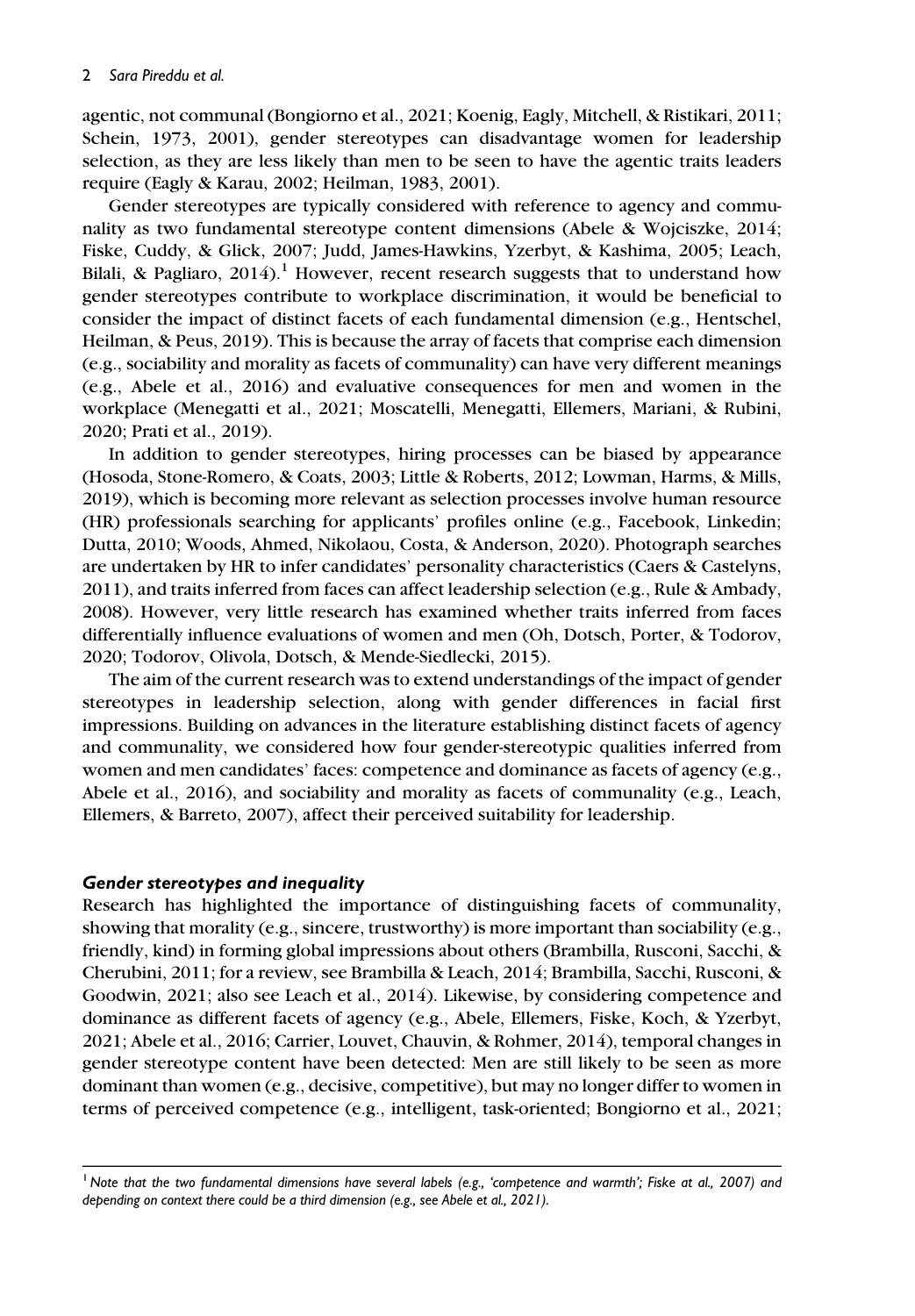Eagly, Nater, Miller, Kaufmann, & Sczesny, 2020; Hentschel et al., 2019; Leach, Carraro, Garcia, & Kang,  $2017$ ).<sup>2</sup>

Recently, research has begun to examine distinct facets of the fundamental dimensions to increase understandings of workplace gender inequality. Prati et al. (2019) examined real-life assessments of job performance, finding that competence (i.e., a facet of agency), and sociability and morality (i.e., facets of communality) were used to assess women's performance, whereas competence-related terms were primarily used to assess men's performance (for similar results using different methodologies, see Menegatti et al., 2021; Moscatelli et al., 2020). As women appeared to be evaluated on all the criteria considered, this phenomenon has been labelled as 'perfection bias'. This research accords with some previous research showing that negative attitudes towards women who meet agentic requirements of managers (i.e., 'the backlash effect') can be mitigated when they also exhibit communality (Heilman, & Okimoto, 2007).

However, perfection bias research has not yet examined managerial contexts, or the role of dominance as an additional facet of agency. Given dominance is strongly associated with stereotypes of leaders (e.g., Bongiorno et al., 2021), and the above-mentioned changes in gender stereotype content (e.g., Leach et al., 2017), it is plausible that women's relative lack of dominance, not competence, is the main contributor to a perceived lack of agency that reduces their selection into leadership roles. Thus, we considered dominance an important additional facet of agency to examine for the current research.

#### Facial first impressions: Leadership selection and gender differences

The effect of appearance in the workplace has been widely studied (e.g., Hosoda et al., 2003). For example, candidates with attractive, as opposed to unattractive, faces are considered more hireable (e.g., Watkins & Johnston, 2000). More recent research has also shown that people infer diverse personality traits (e.g., caring, intelligent, and confident) from facial appearance (Oosterhof & Todorov, 2008) and that these inferences affect leadership hiring processes (for a review, see Todorov et al., 2015). For instance, managers and CEOs with faces that are perceived as more competent and dominant tend to be employed in more successful companies and receive larger salaries (Fruhen, Watkins, & Jones, 2015; Graham, Harvey, & Puri, 2016; Rule & Ambady, 2008, 2009).

Facial inferences are grouped into three global dimensions: attractiveness–youthfulness, dominance, and trustworthiness (Oosterhof & Todorov, 2008; Sutherland et al., 2013), with evidencing suggesting that dominance and trustworthiness broadly map on to agency and communality (Imhoff et al., 2013; Oliveira, Garcia-Marques, Dotsch, & Garcia-Marques, 2019; Sutherland, Oldmeadow, & Young, 2016; see also Sutherland, Rhodes, Burton, & Young, 2020). Furthermore, like agency and communality, dominance and trustworthiness are gendered: Dominance is associated with a more masculine facial appearance and trustworthiness with a more feminine facial appearance (e.g., Sutherland et al., 2013).

Some studies have considered how the gender of faces interacts with stereotypic traits to influence facial first impressions. For example, a highly dominant appearance is perceived more negatively in female than male faces, because this is a gender-counterstereotypic appearance for women (Oh et al., 2020; Sutherland, Young, Mootz, &

<sup>&</sup>lt;sup>2</sup> Note that these four facets have different labels (e.g., Abele et al., 2021; for further distinctions amongst the two broad dimensions, see for example Bongiorno et al., 2021; Hentschel et al., 2019).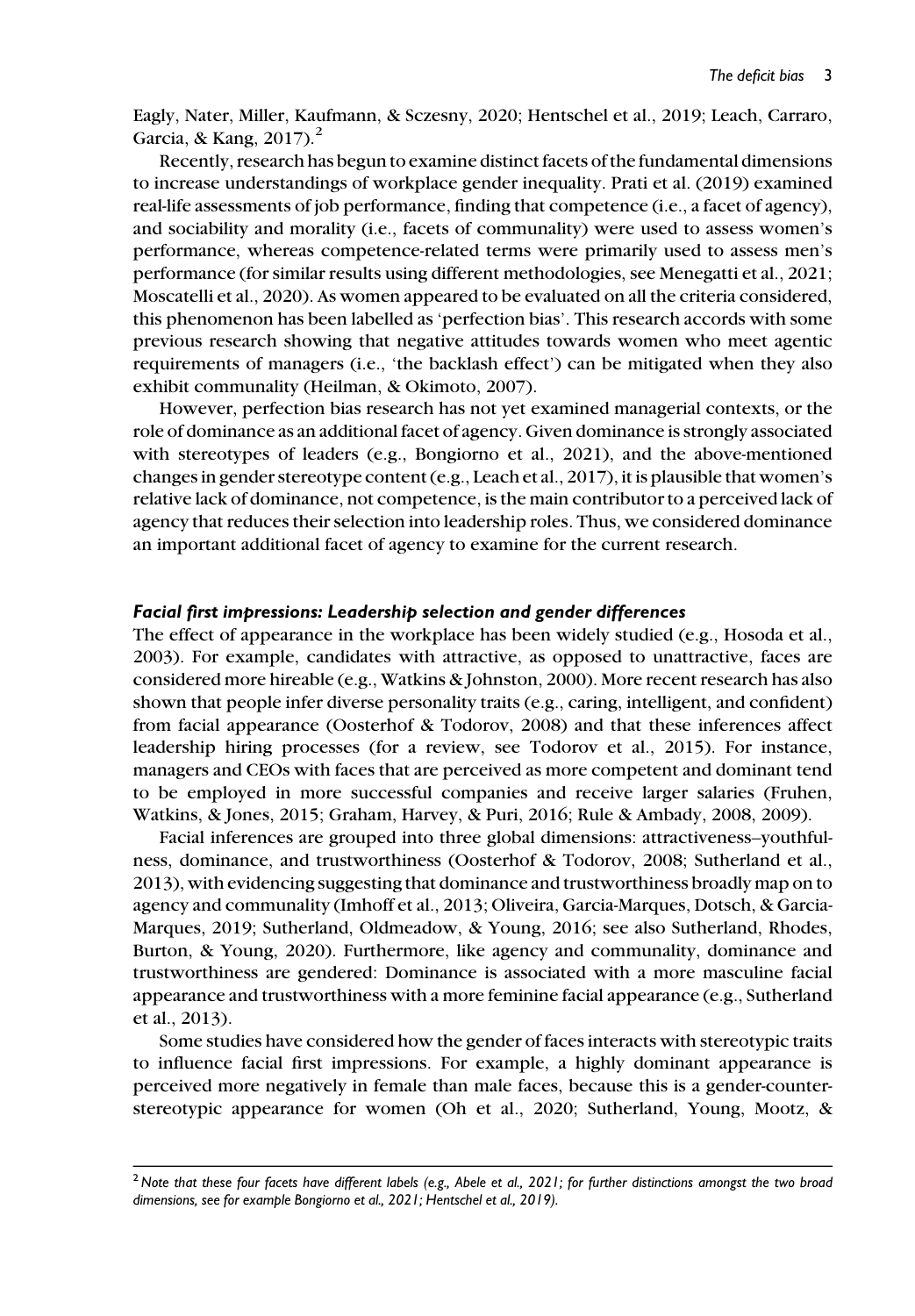#### 4 Sara Pireddu et al.

Oldmeadow, 2015). Thus, the same stereotypic quality inferred from facial appearance may be evaluated more positively or negatively, depending on whether a man or a woman is being judged. However, no prior research has examined the effect of this interplay between facial first impressions, gender categorization, and gender-stereotypic trait inferences on men's and women's perceived suitability for leadership.

### Overview of the current research and hypotheses

Our key goal was to examine for the first time the distinct roles of competence and dominance (i.e., two facets of agency), as well as morality and sociability (i.e., two facets of communality), as four different gender-stereotypic qualities inferred from faces, to men's and women's perceived leadership suitability. We also considered attractiveness, as one of the three dimensions of facial first impressions (e.g., Sutherland et al., 2013), and because of its recognized effect on job-related outcomes (e.g., Hosoda et al., 2003). To achieve our aim, we conducted three experiments where a student sample (Study 1) and two working samples (Studies 2 and 3) evaluated men's and women's hirability for an Area Sales Manager position (Studies 1 and 2) and a Finance Manager position (Study 3).

Based on past perfection bias findings (Menegatti et al., 2021; Moscatelli et al., 2020; Prati et al., 2019), as well as previous research showing that female managers are held to leadership-specific (agentic) and gender-specific (communal) expectations (e.g., Heilman & Okimoto, 2007), we expected that women would be evaluated according to all the stereotypic qualities considered. Thus, we predicted that facial competence, dominance, morality, sociability, plus attractiveness would be important to female candidates' leadership hirability (Hypothesis 1a). For men, perfection bias evidence demonstrates that competence is the main criteria affecting their workplace evaluations, but dominance has not been simultaneously examined. Because dominance is highly relevant to stereotypes of both men and leaders (e.g., Schein, 2001), we extended perfection bias predictions and expected that facial competence and dominance, but not facial morality, sociability, or attractiveness, would be important to male candidates' leadership hirability (Hypothesis 1b).

Finally, perfection bias evidence suggests that morality, sociability, and attractiveness (but not competence) will be more important to the workplace evaluations of women than men (Menegatti et al., 2021; Moscatelli et al., 2020; Prati et al., 2019). Thus, in a further extension of perfection bias predictions, and incorporating research showing that women are still seen as relatively lacking in dominance compared with men, we expected that when making direct comparisons between men and women, facial dominance, morality, sociability, plus attractiveness would be more important for female candidates' than male candidates' leadership hirability (Hypothesis 2).

## Background to methodological approach and pre-study

Gender inequality has received significant attention (e.g., European Commission, 2019, p. 5), and socially desirable responding may reduce the validity of research findings (e.g., Salkind, 2010). Thus, we used an 'implicit' or 'indirect' approach (see Gawronski & Hahn, 2019; Petty, Fazio, & Brinol, 2009) for the current research. Our methodology, drawn from ˜ face perception research, involved examining the effects of stereotypic qualities inferred from faces (e.g., dominance, competence) on leadership hirability, using ratings collected from separate (independent) groups of participants (for a similar methodology, see, e.g., Fruhen et al., 2015; Oh et al., 2020; Sutherland et al., 2016).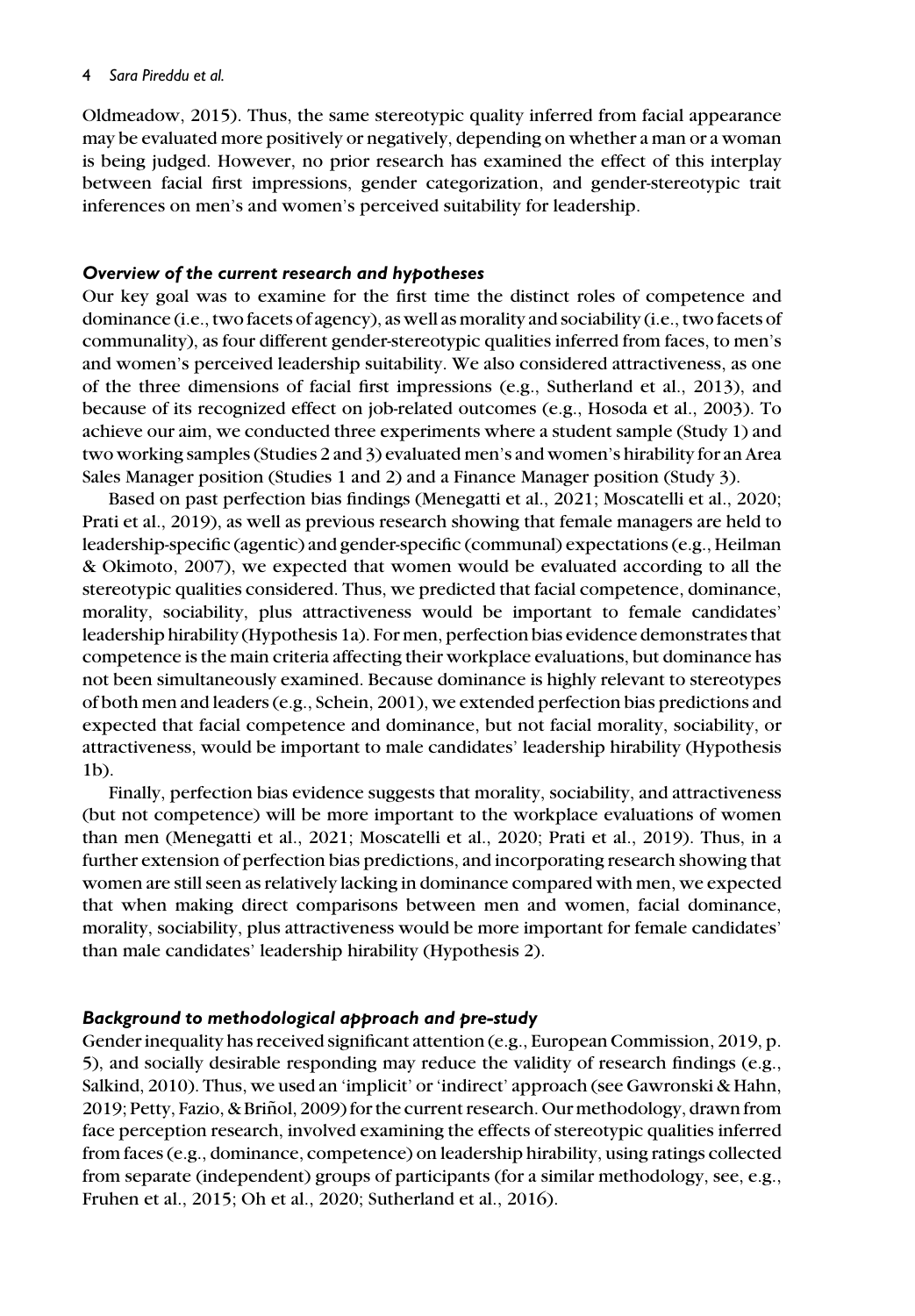

Figure 1. Two examples of the 100 pre-tested photographs retrieved from the Chicago Face Database (Ma et al., 2015) and employed in Studies 1–3.

As a first step, we ran a pre-study to: (1) select 50 photographs each of men and women matched on ratings of competence, dominance, morality, sociability, and attractiveness; and (2) obtain ratings of facial stereotypic qualities to use as independent variables in our studies. We chose the 183 (93 men and 90 women) photographs depicting White faces from the Chicago Face Database (Ma, Correll, & Wittenbrink, 2015), as this is the majority ethnic group in the United Kingdom (where the studies were conducted), and to avoid ethnicity as an additional source of variation (e.g., see Sutherland et al., 2018, on ethnic differences in face perception). The individuals depicted in the photographs had uniformly neutral expressions, and all wore grey t-shirts (see Figure 1).

Participants were students at an Italian university  $(N = 95; 50 \text{ men}, 43 \text{ women}, \text{and})$ two gender unspecified; 98% Italians;  $M_{\text{age}} = 24.6$ ,  $SD_{\text{age}} = 4.13$ ). We asked participants to rate photographs on three traits relating to one of the four stereotypic qualities: competent, efficient, intelligent (competence); determined, dominant, self-confident (dominance); honest, moral, sincere (morality); or caring, kind, sociable (sociability). Response options ranged from 1 (*not at all*) to 7 (*very much*). Thus, approximately 20 participants evaluated all photographs on one stereotypic quality only.

We averaged the three traits for each stereotypic quality to obtain competence (α = .94), dominance (α = .94), morality (α = .98), and sociability ( $α = .94$ ) indexes for the 183 faces. Before selecting final photographs to use in our studies, we restricted the age range of faces to those appearing between 25 and 40 years old using Chicago Face Database scores (Ma et al., 2015), as this was the appropriate age range for our hypothetical leadership positions. On the basis of the average scores for each stereotypic quality and attractiveness, we selected 100 photographs (50 women, 50 men) with similar levels of each stereotypic quality and attractiveness (with attractiveness ratings retrieved from the Chicago Face Database, Ma et al., 2015).

To ensure ratings of male and female photographs did not significantly differ in terms of the four stereotypic qualities, attractiveness, or perceived age,<sup>3</sup> we ran several t-tests<sup>4</sup> (for means and standard deviations, see Table 1). Results showed no significant differences for the faces of men versus women across any stereotypic quality, age, or

<sup>&</sup>lt;sup>3</sup> The Kolmogorov-Smirnov test was significant for perceived age, indicating the distribution was not normal, both for photos of women,  $D(50) = .16$ ,  $p < .01$ , and men,  $D(50) = .14$ ,  $p < .05$ . According to the Mann–Whitney test, female photos (Mdn = 29.18) did not significantly differ on perceived age,  $U = 1246$ , ns, r = -003.

<sup>&</sup>lt;sup>4</sup> Note that groups of female and male photos were compared running independent samples t-test, even though the design was within subjects. This choice was due to attractiveness and perceived age scores being retrieved from the Chicago Face Database (Ma et al., 2015), in which ratings are associated with photos, not to participants, precluding the possibility of using paired sample t-tests.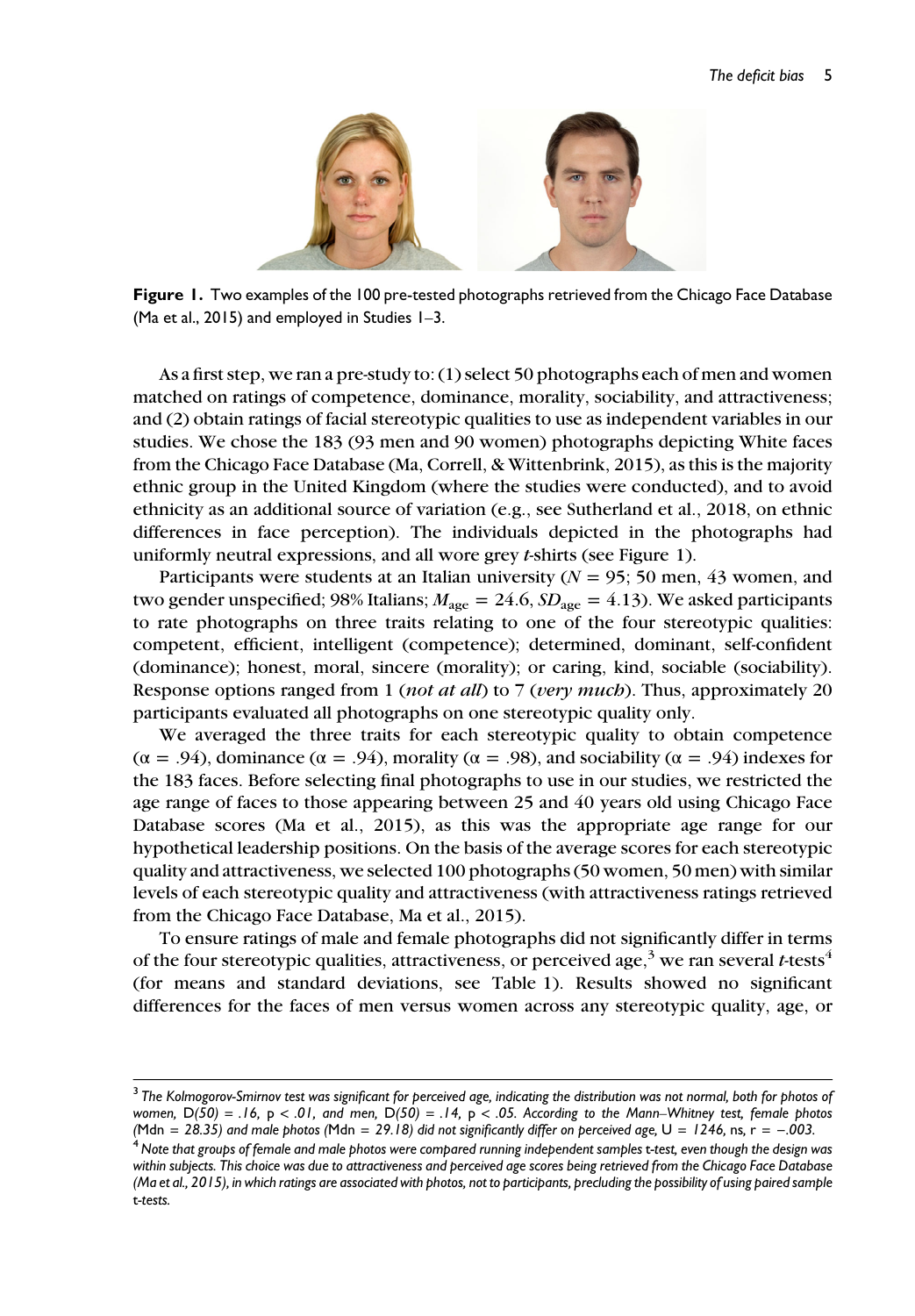#### 6 Sara Pireddu et al.

|                            | M (SD)                           | $M(SD)$ 1 2 3 4                                                                                                                         |  |  | 56 | $\overline{7}$ | 8                        | 9 |
|----------------------------|----------------------------------|-----------------------------------------------------------------------------------------------------------------------------------------|--|--|----|----------------|--------------------------|---|
| I. Perceived age           | $29.87(4.09)$ $29.88(3.9)$ - - - |                                                                                                                                         |  |  |    |                |                          |   |
| 2. Attractiveness          |                                  | 3.11 (.76) $2.97(.62)$ - - $-$ .68 <sup>**</sup> 63 <sup>**</sup> .16 .09 .83 <sup>**</sup> .88 <sup>**</sup>                           |  |  |    |                |                          |   |
| 3. Competence              |                                  | 3.95 $(0.55)$ 3.92 $(.48)$ - $.61^{**}$ - $.47^{**}$ $.58^{**}$ $.50^{**}$ $.82^{**}$ $.80^{**}$ $.78^{**}$                             |  |  |    |                |                          |   |
| 4. Dominance               | 3.68 (.68)                       | 3.55 (.68) - .36** .47** - -.23 <sup>†</sup> -.18 <sup>†</sup> .60** .59** .59**                                                        |  |  |    |                |                          |   |
| 5. Morality                | 3.72 (.45)                       | 3.72 (.40) - $.48^{**}$ $.56^{**}$ - $.15^{+}$ - $.66^{**}$ $.39^{**}$ $.34^{*}$ $.30^{*}$                                              |  |  |    |                |                          |   |
| 6. Sociability             | 3.61(0.57)                       | 3.55 (.59) - .22 <sup>†</sup> .52 <sup>**</sup> .04 <sup>†</sup> .65 <sup>**</sup> - .34 <sup>*</sup> .23 <sup>†</sup> .23 <sup>†</sup> |  |  |    |                |                          |   |
| 7. Hirability<br>(Study I) | 3.84(.65)                        | $3.74(.67) - .78***$ .78 <sup>**</sup> .39 <sup>**</sup> .64 <sup>**</sup> .58 <sup>**</sup> -                                          |  |  |    |                | <b>Contract Contract</b> |   |
| 8. Hirability<br>(Study 2) |                                  | 3.86 (.73) 3.71 (.72) - .71** .78** .42** .60** .57** -                                                                                 |  |  |    |                |                          |   |
| 9. Hirability<br>(Study 3) |                                  | 3.79 (.72) 3.62 (.71) - .68** .75** .39** .57** .53** -                                                                                 |  |  |    |                |                          |   |

Table 1. Means, SDs, and correlations among all variables for female candidates (top right) and male candidates (bottom left) for Studies 1, 2, and 3

Note.  $\phi$  >.06,  $^{\ast}p$  < .05, and  $^{\ast\ast}p$  < .01.

attractiveness (all  $ps > .319$ ). These photographs were used as candidate pictures in Studies 1-3, and the corresponding ratings of the stereotypic qualities plus attractiveness were used as independent variables for predicting their hirability.

# Study 1

# **Method**

# **Participants**

Power analysis is reported in the Supporting Information S1.<sup>5</sup> One hundred and forty-four students studying psychology at a UK university were recruited online via Sona in partial fulfilment of course requirements (see Table 2 for all demographics). The study was described as part of research on facial first impressions and evaluations of job candidates.

# Procedure and materials

Participants were asked to assume the role of recruiters for an international organization looking for a new Area Sales Manager. The job description (see Appendix 1) was based on real advertisements, and a pre-test established that agentic traits (dominance and competence) were seen as more important than communal traits (sociability, morality) to succeed in this role (see the Supporting Information S1 for pre-test analyses). We asked respondents to make 'quick' facial first impression of the 100 candidate photographs and to report their judgements of each candidate's hirability with two items adapted from Rudman and Glick (1999): 'Would you recommend this candidate be interviewed for the job?' and 'How likely is it that this candidate would be hired for the job?' ( $1 = \text{very}$ ) unlikely and  $7 = \text{very likely}$ ; Pearson's  $r = .99$ ). Demographics were asked at the end.

 $<sup>5</sup>$  Note that the photos, not the participants, are the cases in this research.</sup>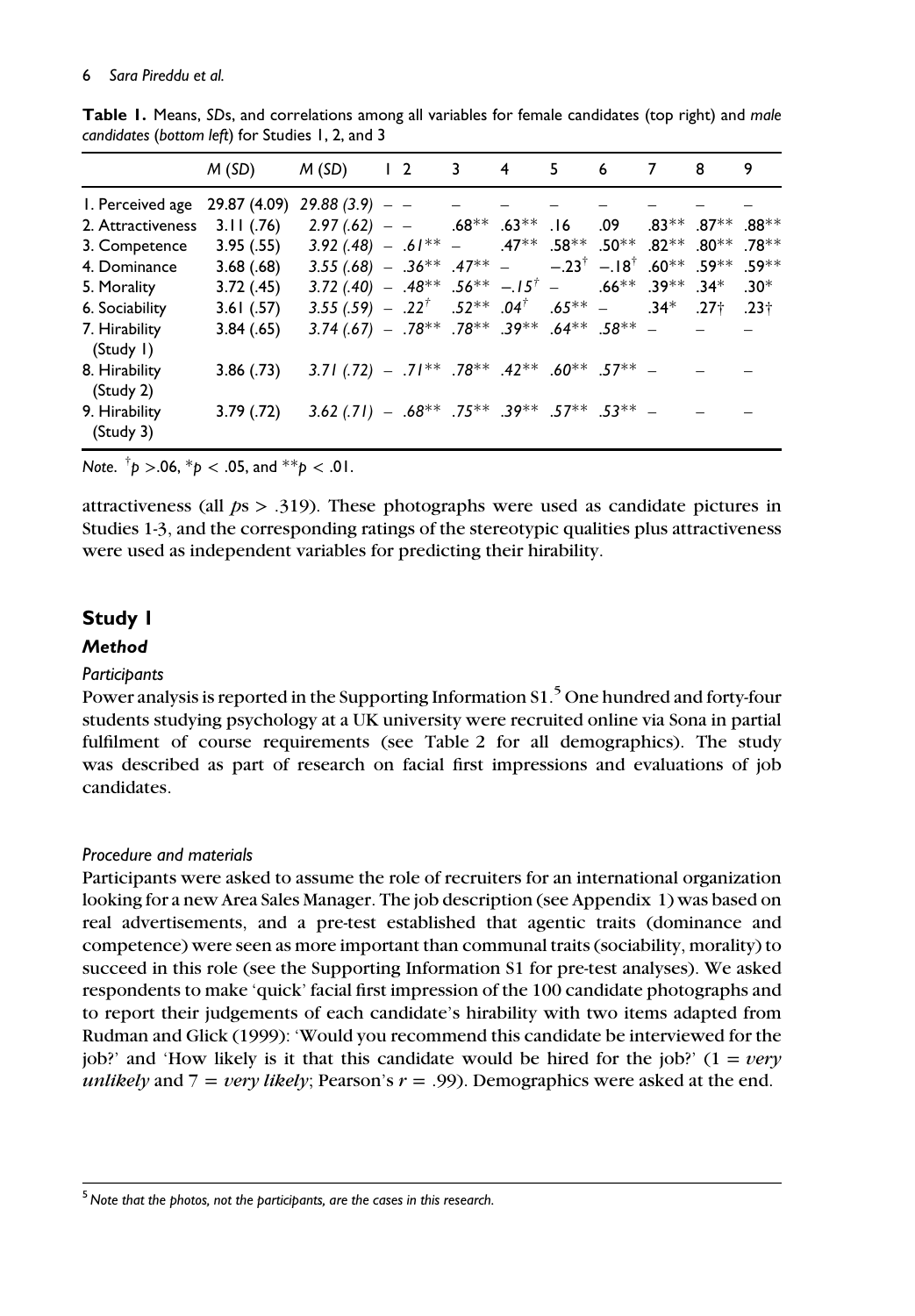| Gender Age                                                                                                           | Ethnicity                                 | Citizenship   | Education                                                   | Work Experience - Study I/Industry<br>employed - Studies 2 and 3 |
|----------------------------------------------------------------------------------------------------------------------|-------------------------------------------|---------------|-------------------------------------------------------------|------------------------------------------------------------------|
| Study $F = 120 M = 18.7$ 68.1% White<br>1 M = 18 SD = 1.34 21.5% Asian/<br>Range = 17 Asian British<br>28 6.3% other | stonbs<br>specified<br>4.2% not<br>ethnic | non-British   | 72.5% British 27.5% All enrolled in an undergraduate degree | 68.1% Yes<br>31.9% No                                            |
|                                                                                                                      | 89.9% White                               | 90.7% British | 42.6% Undergraduate degree                                  | 17.8% Professional, scientific or technical                      |
| Study F = 64 M = 37.14 8<br>2 M = 65 SD = 9.82 3<br>Range = 25                                                       | 3.9% Asian/Asian 9.3% non-British         |               | 22.5% Graduate degree 17.1% College/A levels                | services                                                         |
|                                                                                                                      | British                                   |               | 10.1% Secondary school                                      | 10.1% Educational services                                       |
| 3                                                                                                                    | 1.6% Black/Black                          |               | 6.2% Doctorate degree (PhD/MD/other)                        | 9.3% Administration                                              |
|                                                                                                                      | British                                   |               | 1.6% No formal qualifications                               | 9.3% Health care or social assistance                            |
|                                                                                                                      | 4.7% other                                |               |                                                             | 7% Retail trade                                                  |
|                                                                                                                      | sdnou <sup>g</sup><br>ethnic              |               |                                                             | 5.5% Construction                                                |
|                                                                                                                      |                                           |               |                                                             | 5.4% Arts, entertainment or recreation                           |
|                                                                                                                      |                                           |               |                                                             | 4.7% Finance or insurance                                        |
|                                                                                                                      |                                           |               |                                                             | 4.7% Information                                                 |
|                                                                                                                      |                                           |               |                                                             | 4.7% Manufacturing                                               |
|                                                                                                                      |                                           |               |                                                             | 3.9% Accommodation or food services                              |
|                                                                                                                      |                                           |               |                                                             | 0.8% Management of companies                                     |
|                                                                                                                      |                                           |               |                                                             | 0.8% Real estate                                                 |
|                                                                                                                      |                                           |               |                                                             | 0.8% Transportation or warehousing                               |

Table 2. Demographics from Studies 1, 2, and 3 Table 2. Demographics from Studies 1, 2, and 3

Continued

Continued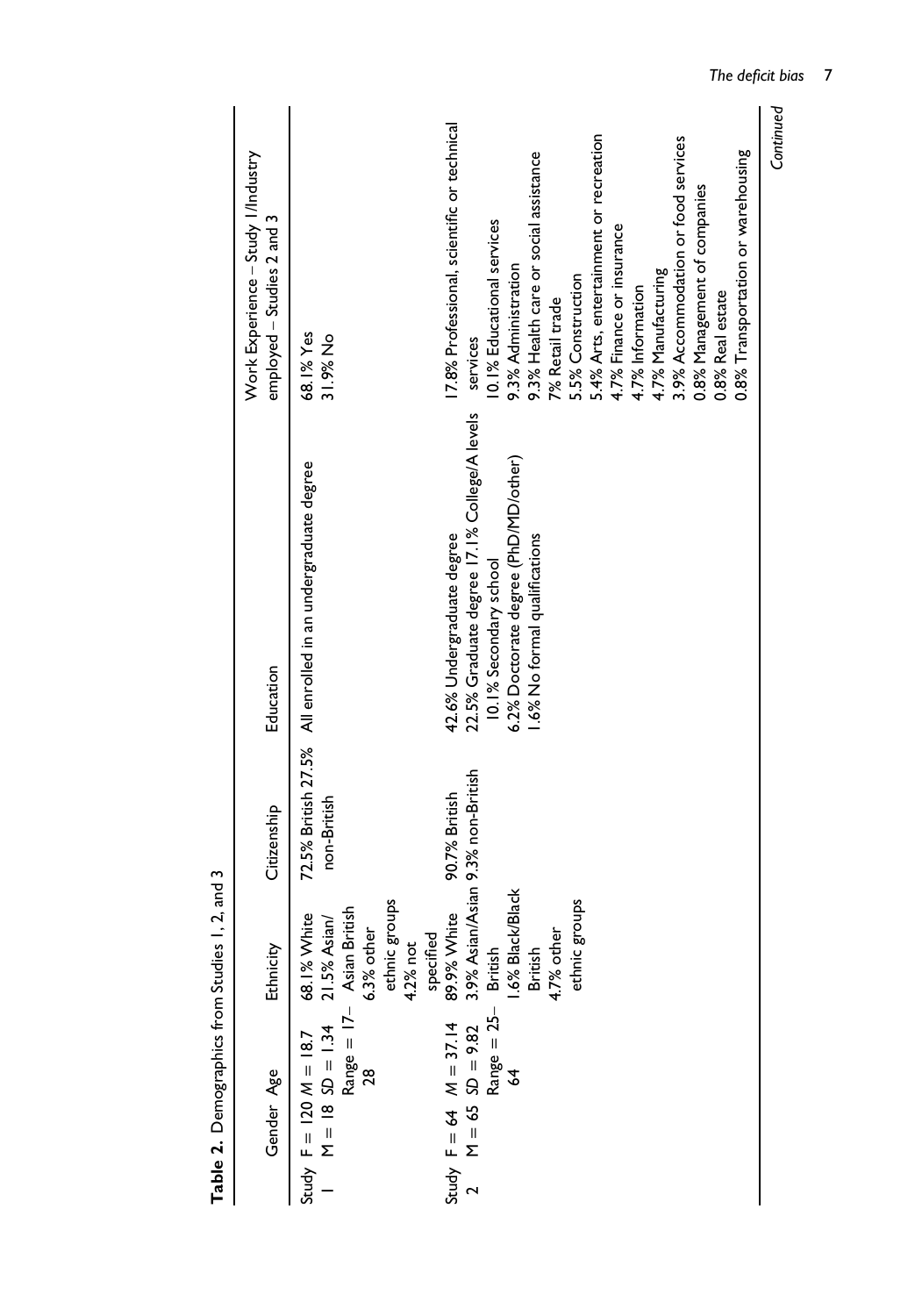| Table 2. (Continued)                                                                                                |               |                                                    |                                                                                                                                                |                                                                                                                                                                                                                                                                                                                                                                                                                                                                                                        |
|---------------------------------------------------------------------------------------------------------------------|---------------|----------------------------------------------------|------------------------------------------------------------------------------------------------------------------------------------------------|--------------------------------------------------------------------------------------------------------------------------------------------------------------------------------------------------------------------------------------------------------------------------------------------------------------------------------------------------------------------------------------------------------------------------------------------------------------------------------------------------------|
| Gender Age                                                                                                          | Ethnicity     | Citizenship                                        | Education                                                                                                                                      | Work Experience - Study I/Industry<br>employed - Studies 2 and 3                                                                                                                                                                                                                                                                                                                                                                                                                                       |
| Study F = 77 $M = 37.67$ 90.1% White<br>3 $M = 74$ SD = 8.82 6.6% Asian/Asi<br>Range = 25- British<br>63 3.4% other | ethnic groups | 6.6% Asian/Asian 9.9% non-British<br>90.1% British | 5.3% Doctorate degree (PhD/MD/other)<br>37.1% Undergraduate degree<br>16.6% Graduate degree<br>8.6% Secondary school<br>32.5% College/A levels | 5.2% Professional, scientific or technical<br>3.3% Accommodation or food services<br>1.9% Health care or social assistance<br>6% Arts, entertainment, or recreation<br>2.6% Transportation or warehousing<br>0.7% Management of companies<br>10.6% Educational Services<br>15.5% None of the above<br>11.3% None of the above<br>4% Finance or insurance<br>0.7% Wholesale trade<br>1.9% Administration<br>2.6% Manufacturing<br>12.6% Retail trade<br>4.6% Information<br>2% Construction<br>services |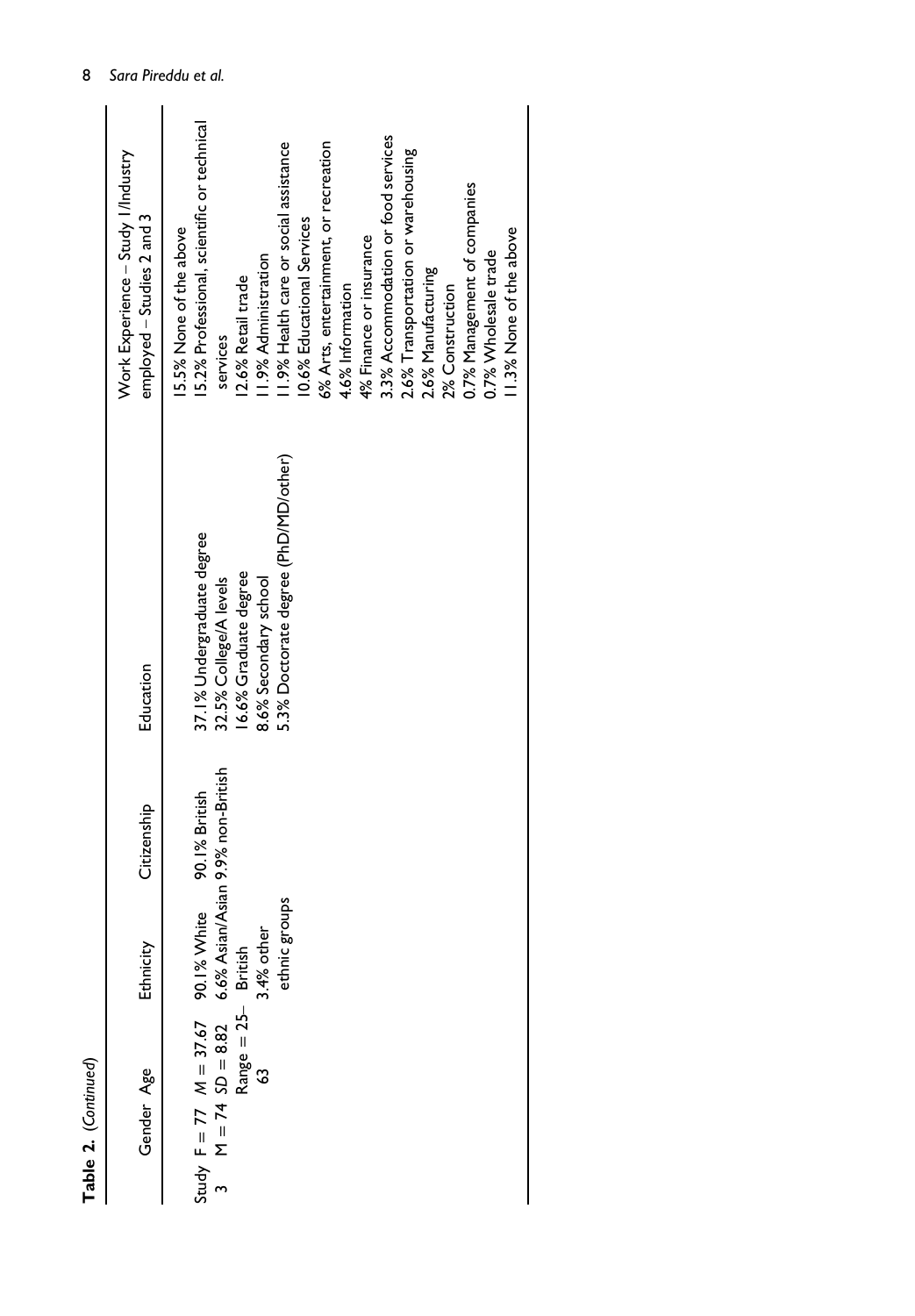|                   | Study I                                                              |             |                  | Study 2                             |                             |                   | Study 3                             |                             |                  |
|-------------------|----------------------------------------------------------------------|-------------|------------------|-------------------------------------|-----------------------------|-------------------|-------------------------------------|-----------------------------|------------------|
|                   | $\beta$ (SE)                                                         | $r_{\rm s}$ | <b>RIW</b>       | $\beta$ (SE)                        | $r_{\rm s}$                 | <b>RIW</b>        | $\beta$ (SE)                        | $r_{\rm s}$                 | <b>RIW</b>       |
| Female candidates |                                                                      |             |                  |                                     |                             |                   |                                     |                             |                  |
| Attractiveness    | $.50***$<br>(0.08)                                                   | .91         | .32a             | $.59***$<br>(.09)                   | $.95***$                    | .38 a             | $.63***$<br>(.09)                   | $.96***$                    | .40 a            |
| Competence        | .19 (.16)                                                            | .89         | .21ab            | $.28*$<br>(.18)                     | .87                         | .22 <sub>b</sub>  | $.29*$<br>(.18)                     | .85                         | .22 <sub>b</sub> |
| Dominance         | $.26*$<br>(.10)                                                      | .65         | .17 <sub>b</sub> | .12(.11)                            | .64                         | .15bc             | .07(11)                             | .64                         | .14bc            |
| Morality          | .16(.15)                                                             | $.42*$      | .07 c            | .07(.17)                            | $.36*$                      | .05 <sub>cd</sub> | .04(.17)                            | $.33*$                      | .05 cd           |
| Sociability       | 14.<br>(.10)                                                         | .37         | .06 <sub>c</sub> | .05<br>(.11)                        | $.29*$                      | .03 <sub>d</sub>  | .02(.11)                            | $.25*$                      | .03 <sub>d</sub> |
|                   | $R^2 = .842$ , adj $R^2 = .824$                                      |             |                  | $R^2 = .850$ , adj $R^2 = .833$     |                             |                   | $R^2 = .834$ , adj $R^2 = .816$     |                             |                  |
|                   | $F(5, 44) = 46.96,$<br>p < .001                                      |             |                  | $F(5, 44) = 50.01, p < .001$        |                             |                   | $F(5, 44) = 44.33, p < .001$        |                             |                  |
| Male candidates   |                                                                      |             |                  |                                     |                             |                   |                                     |                             |                  |
| Attractiveness    | $.48***$<br>(.09)                                                    | .85         | .29a             | $.37***$<br>(.118)                  | $.81***$                    | .22a              | $.33***$<br>(.13)                   | $.81***$                    | .19ab            |
| Competence        | .22(.15)                                                             | .86         | .19b             | $.26*$<br>(.19)                     | .89                         | .20a              | .29(.21)                            | .90                         | .19 a            |
| Dominance         | .12(.09)                                                             | .43         | .08 <sub>c</sub> | .17(.11)                            | .48                         | .09a              | .15(.13)                            | .47                         | .08 <sub>b</sub> |
| Morality          | .13(.19)                                                             | $.70*$      | .I4 b            | .13(.23)                            | .68 $^\ast$                 | .13a              | .14(.27)                            | $.69*$                      | .12ab            |
| Sociability       | $.27**$<br>(.10)                                                     | .64         | .14 bc           | $.26*$<br>(.12)                     | $.65*$                      | .13a              | .22(.14)                            | $.64*$                      | .llab            |
|                   | $R^2 = .830$ , adj $R^2 = .810$ ,<br>$F(5, 44) = 42.91,$<br>p < .001 |             |                  | $R^2 = .771$ , adj $R^2 = .745$ , F | $(5, 44) = 29.66, p < .001$ |                   | $R^2 = .693$ , adj $R^2 = .659$ , F | $(5, 44) = 19.90, p < .001$ |                  |

**Table 3.** Standardized regression coefficients (standard errors), structure coefficients  $(r_s)$  and RIW coefficients (RIW) for the five predictors of female and male candidates' hirability in Studies 1, 2, and 3

Note.  $*$ *p* < .05,  $*$  $*$ *p* < .01, and  $*$  $*$  $*$ *p* < .001. Significance of structure coefficients indicates significant differences between the four stereotypic qualities and attractiveness of female versus male candidates (between candidate gender comparisons). In RIW columns, different letters mean significant differences between the four stereotypic qualities and attractiveness (within candidate gender comparisons).

#### Results

Table 1 reports means, standard deviations, and Pearson's correlation coefficients for all variables, differentiated by candidate gender. As a preliminary analysis, $^6$  we ran a one-way repeated-measures ANOVA, with candidate gender as within fixed factor, on hirability. We did not find that men candidates were considered more hireable than women candidates for this leadership position ( $p = .473$ ).

Results of the analyses below are reported in Table 3. To test Hypothesis 1, we conducted separate regression analyses for women and men candidates, entering the ratings of competence, dominance, morality, sociability, and attractiveness as predictors of candidates' hirability. Both models were highly significant, explaining 82.4% (female candidates) and 81% (male candidates) of the variance. Inconsistent with Hypothesis 1a,

<sup>&</sup>lt;sup>6</sup> All the analyses were also run excluding non-British participants and comparing female versus male participants, but there were no meaningful differences in Studies 1, 2 and 3.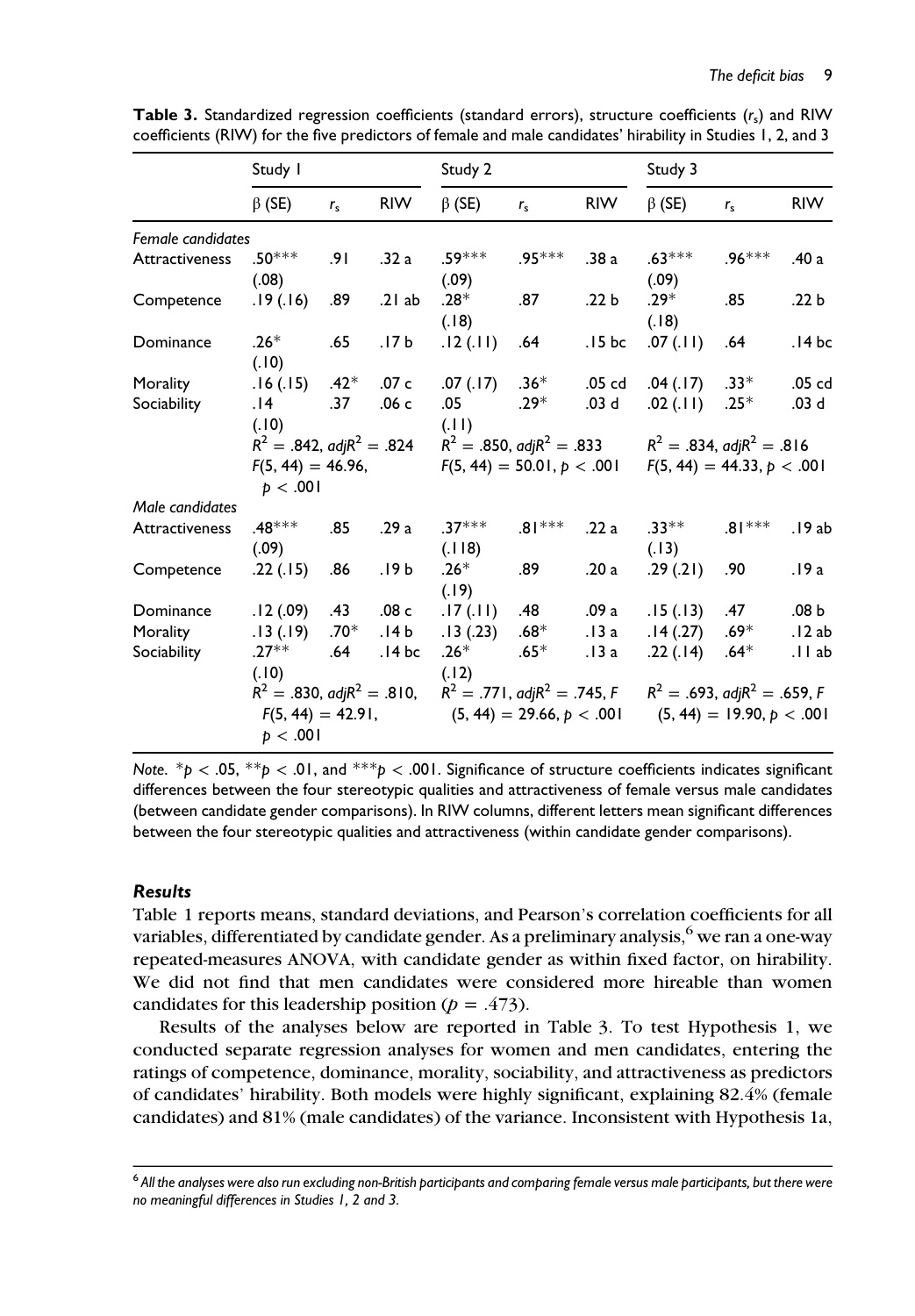for women, only attractiveness and dominance were significant predictors of hirability rather than all judgement criteria.<sup>7</sup> Inconsistent with Hypothesis 1b, attractiveness and sociability were significant predictors of men's hirability, but competence and dominance were not significant predictors.

To test Hypothesis 2 that facial dominance, sociability, morality, and attractiveness would be more important to women's than men's hirability, we ran correlation comparisons (e.g., Field, 2009) to compare female candidates versus male candidates on the importance of each of the four stereotypic qualities and attractiveness to their hirability (i.e., between candidate gender comparisons). We used structure coefficients computed by R's (R Core Team, 2014) 'yhat' package (Nimon, Oswald, & Roberts, 2013), which are bivariate correlations between an observed predictor variable and the predicted estimate of the outcome variable (Courville & Thompson, 2001; Kraha, Turner, Nimon, Zientek, & Henson, 2012). Structure coefficients represent a measure of the relationship between the independent variable and the dependent variable because they have universal statistical boundaries (−1 to +1), which indicate the direction of the relationship (positive or negative). $8$  Thus, results of correlation comparisons with structure coefficients indicate whether the relationship between a stereotypic quality and hirability is significantly stronger (i.e., significantly higher coefficient) for female than for male candidates (or vice versa), meaning that this stereotypic quality is more important for female than for male candidates' hirability (or vice versa).

Results of the correlation comparisons highlighted only one significant difference: The structure coefficient for morality for male candidates was significantly larger than it was for female candidates,  $Z = -2$ ,  $p = .045$ ,  $n = 50$ . No other comparisons between equivalent predictors (i.e., competence, dominance, sociability, and attractiveness) for female versus male candidates were significant (all  $ps > .084$ ). Thus, inconsistent with Hypothesis 2, morality was more important in affecting male candidates' than female candidates' hirability and no differences emerged along dominance, sociability, and attractiveness.

#### Exploratory analyses: Relative importance weights

Regression results did not support Hypothesis 1, but when predictors are correlated, even if there are not multicollinearity issues, the variance explained of the dependent variable can be shared by predictors making regression results difficult to interpret (Kraha et al., 2012; Lorenzo-Seva, Ferrando, & Chico, 2010; Nimon & Oswald, 2013). Thus, we chose to run relative importance weights (RIW) analysis (Johnson, 2000, 2004), which tends to deemphasize redundant predictors (e.g., Kraha et al., 2012). This allowed to test the relative importance of the four stereotypic qualities and attractiveness for women and men candidates' hirability, respectively (i.e., within candidate gender comparisons). Indeed, RIW give information about the contribution of each predictor to  $R^2$ , providing a ranking

 $<sup>7</sup>$  The Variance Inflection Factor (VIF) of the competence variable in the female candidates' model was 5.146 suggesting</sup> collinearity. Since the tolerance value was higher than .01 (.194) and the Collinearity index was less than 30 (16.83), collinearity was not problematic (Barbaranelli & D'Olimpio, 2007) and competence was not excluded from the regression analyses.

<sup>&</sup>lt;sup>8</sup> Structure coefficients are specifically recommended in case of correlated predictors in multiple regression analysis. For example, a beta can be negative and non-significant, even if structure coefficient indicates that the relationship between independent and dependent variable is positive and the independent variable is the best one among predictors (e.g., see Courville & Thompson, 2001, p. 241). Moreover, beta weights evaluate how much the criterion variable increases when the predictor variable is increased by a standard deviation, holding constant other variables in the model. Thus, whereas structure coefficients can be interpreted as measuring relationships, betas cannot be.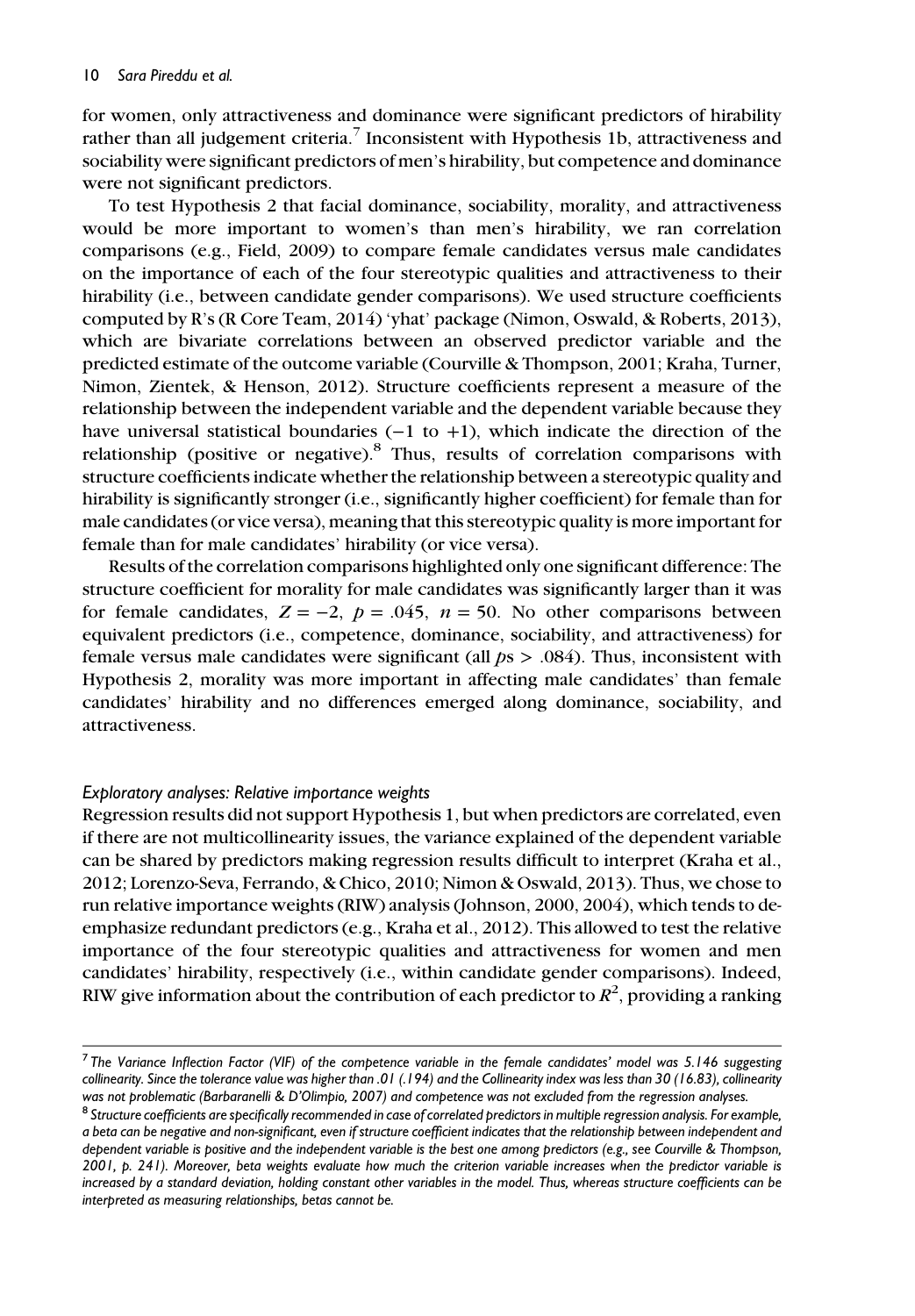of which predictor (i.e., the four stereotypic qualities and attractiveness) contributes the most. We calculated RIW with the above-mentioned R's 'yhat' package (Nimon et al., 2013), which also performed bootstrap (1,000 resamples) and 95% percentile confidence intervals around the difference between RIW coefficients. Thus, while RIW gave us a predictors' ranking of importance of the four stereotypic qualities and attractiveness, the confidence intervals represent a significance test.

For female candidates, in descending order of importance, the ranking was as follows: attractiveness, competence, dominance, morality, and sociability. Bootstrap confidence intervals showed that attractiveness, competence, and dominance were relatively more important than sociability and morality to female candidates' hirability. For male candidates, in descending order, the predictors' ranking was as follows: attractiveness, competence, morality, sociability, and dominance. Bootstrap confidence intervals showed that attractiveness was the most important predictor of male candidates' hirability, while dominance appeared to be the least important predictor.

#### **Discussion**

The results did not support our perfection bias predictions: All criteria examined were not equally important to women's perceived hirability (Hypothesis 1a) and nor was competence and dominance the only criteria predictive of men's hirability (Hypothesis 1b). Instead, we found that attractiveness and dominance were the only two significant predictors of women's hirability, while attractiveness and sociability were the only two significant predictors of men's hirability. Our exploratory analyses provided additional clarity over the contribution and relative importance of each predictor to men's and women's hirability: For both women and men candidates, attractiveness was the most important predictor, followed by competence. After these, dominance was the next most important predictor of women's hirability, while sociability and morality were more important than dominance to men's hirability. Comparing men and women directly, we found that morality was more important to men's than women's perceived leadership hirability. This did not support our prediction that dominance, morality, sociability, and attractiveness would be more important to judgements of women than men (Hypothesis 2).

In sum, results suggested that after attractiveness and competence, the most important for both male and female candidates, evaluators gave greater weight to gender-counterstereotypic qualities inferred from the faces of men and women. We conducted two additional studies to examine further evidence for this unexpected pattern.

# Studies 2 and 3

We sought to replicate the unexpected findings in Study 1 that after attractiveness and competence, evaluators placed more weight on qualities men and women are stereotypically perceived to lack: dominance for women and morality and sociability for men. While Study 1 used a female-dominated student sample, in Studies 2 and 3 we used gender-balanced working samples. Study 2 used the same Area Sales Manager description as Study 1, while Study 3 used a more male-dominated leadership role in the financial sector (Adams & Kirchmaier, 2016).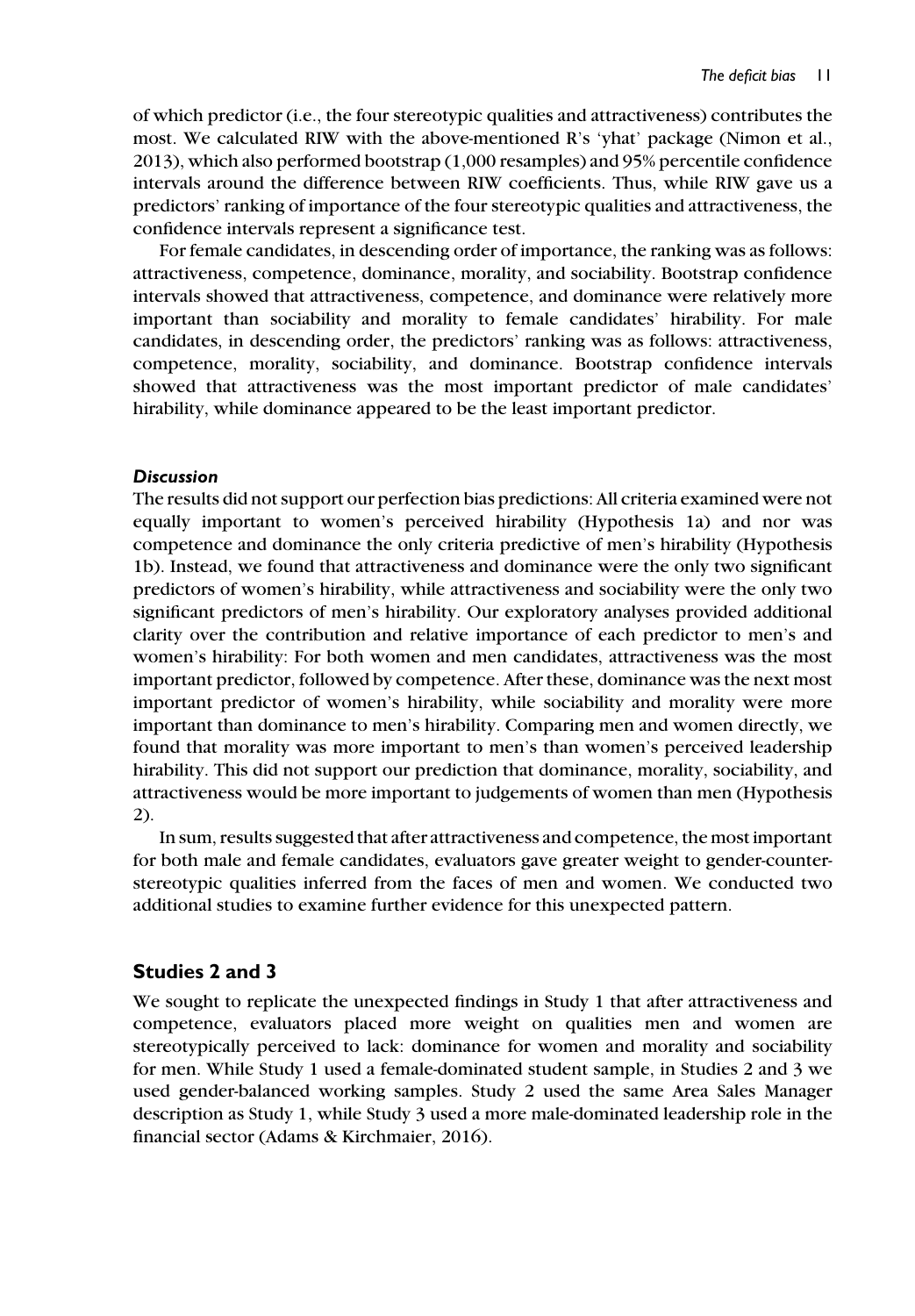# **Method**

## Participants and procedure

There were 129 participants in Study 2 and 151 participants in Study 3. Participants were UK working residents, recruited online via Prolific and remunerated at a rate of pay equivalent to the UK living wage (see Table 2 for participant demographics). In Study 2, the procedure and materials were identical to Study 1 (Pearson's  $r = .99$  for the same hirability items). In Study 3, we used a Finance Manager description (see Appendix 1), whose pre-test showed that agentic traits (dominance and competence) were seen as more important than communal traits (sociability, morality) to succeed in this role (see the Supporting Information S1 for pre-test analyses), and the same hirability items as in previous studies (Pearson's  $r = .99$ ). Some additional attitude measures to use in exploratory analyses were also collected at the end of this survey, prior to demographic items (for details, see 'Exploratory Analyses: Female vs. Male Candidates' Hirability Ratings' in the Supporting Information S1).

# Results

As in Study 1, we performed a 2 (candidate gender)  $\times$  2 (participant gender) mixed-design ANOVA on hirability, with the first factor within participants. There was a main effect of candidate gender in both studies:  $F_{St2}(1, 127) = 17.33, p_{St2} < .001, \eta_p^2_{St2} = .120; F_{St3}(1, 127)$ 149) = 18.88,  $p_{St3}$  < .001,  $\eta_p^2$   $_{St3}$  = .112, with female candidates considered more hireable than male candidates (for means and standard deviations, see Table 1). In Study 3, we also found a significant candidate gender-by-participant gender interaction,  $F_{5t3}(1)$ , 149) = 5.82,  $p_{St3} = .017$ ,  $\eta_p^2$   $_{St3} = .038$ . Pairwise comparisons showed that female participants considered female candidates more hireable than male candidates (for means



Figure 2. Bar graph with hirability means and SDs by candidate gender and participant gender from Study 3.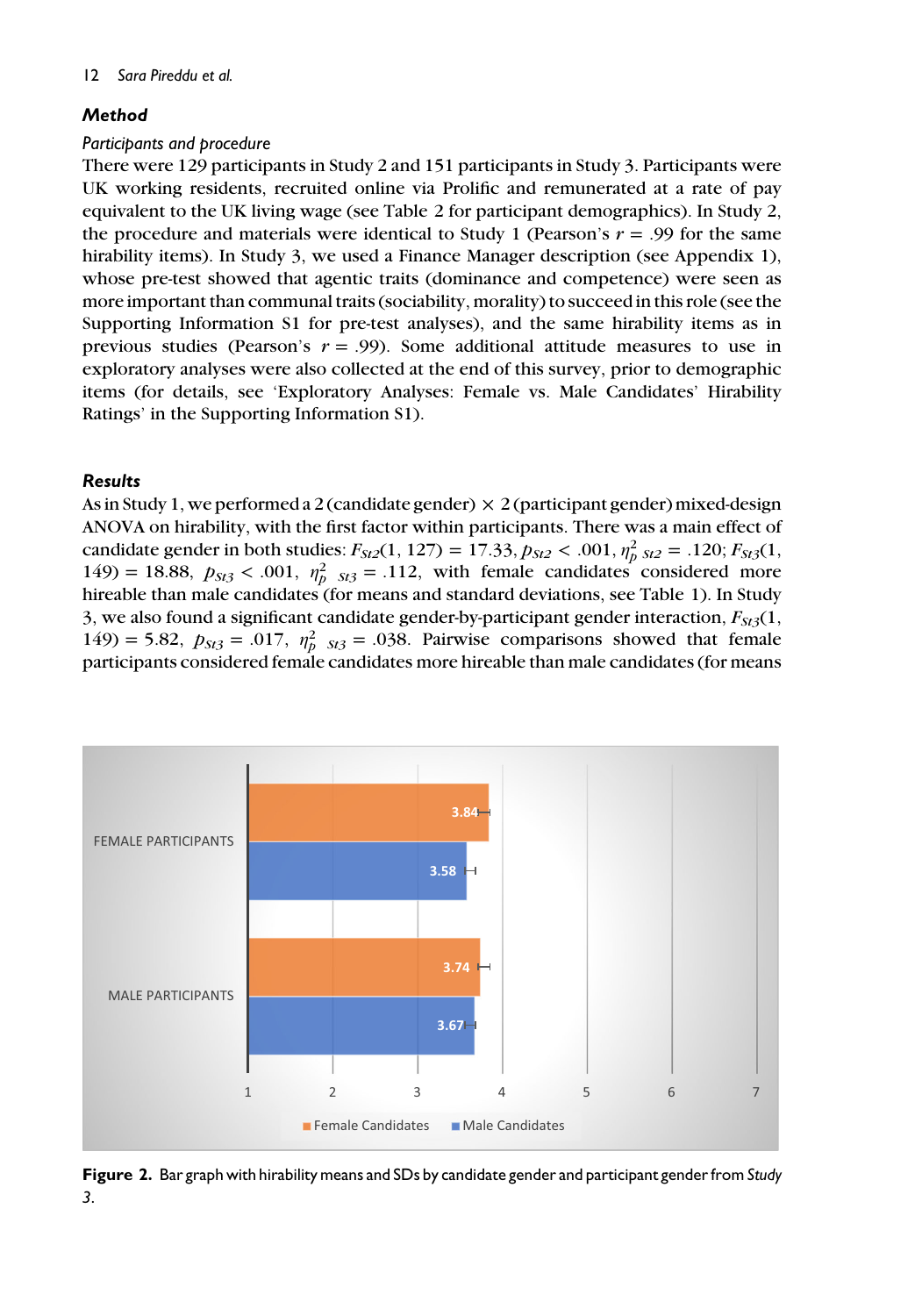and standard deviations, see Figure 2),  $p_{St3}$  < .001. No other effects were significant in either study (all  $ps_{St2} > .116$ ; all  $ps_{St3} > .178$ ).

Results of the analyses below are reported in Table 3. First, we ran separate regression analyses for female and male candidates. Both models were highly significant, in Study 2 explaining 83.3% (female candidates) and 74.5% (male candidates) of the variance, and in Study 3, explaining 81.6% (female candidates) and 65.9% (male candidates) of the variance. In Studies 2 and 3, attractiveness and competence were significantly associated with female candidates' hirability, in contrast to Study 1 where attractiveness and dominance were significant predictors. For male candidates, as with Study 1, in Study 2, attractiveness and sociability were significantly associated with their hirability, and in Study 2, competence also emerged as a significant predictor. In Study 3, the only significant predictor of male candidates' hirability was attractiveness.

Next, we directly compared female and male candidates using the structure coefficients for each facial stereotypic quality and attractiveness (i.e., between candidate gender comparisons). In contrast to Study 1, where the only significant comparison was morality, three different comparisons were significant in Studies 2 and 3: Attractiveness was a significantly greater predictor of hirability for female than for male candidates,  $Z_{St2} = 3.21, p_{St2} = .001, n_{St2} = 50; Z_{St3} = 3.94, p_{St3} < .001, n_{St3} = 50$ . However, morality,  $Z_{St2} = -2.2$ ,  $p_{St2} = .028$ ,  $n_{St2} = 50$ ;  $Z_{St3} = -2.43$ ,  $p_{St3} = .015$ ,  $n_{St3} = 50$ , and sociability,  $Z_{St2} = -2.29$ ,  $p_{St2} = .022$ ,  $n_{St2} = 50$ ;  $Z_{St3} = -2.38$ ,  $p_{St3} = .017$ ,  $n_{St3} = 50$ , were significantly greater predictors of hirability for male than for female candidates. No other comparisons were significant in either study (all  $ps_{St2} > .231$ ; all  $ps_{St3} > .230$ ).

#### Relative importance weights

As in Study 1, to evaluate the relative importance of the five predictors in the models for male and female candidates, we computed RIW coefficients (i.e., within candidate gender comparisons). Results for female candidates in Studies 2 and 3, as in Study 1, were consistent. The predictors' ranking in descending order of importance was as follows: attractiveness, competence, dominance, morality, and sociability. Bootstrap confidence intervals around the differences between RIW coefficients showed that attractiveness and competence were the two most important predictors, followed by dominance.

For male candidates, RIW coefficients in Study 2 showed that the predictors' ranking in descending order was as follows: attractiveness, competence, sociability, morality, and dominance. In Study 3, the ranking was as follows: attractiveness, competence, morality, sociability, and dominance. Thus, coefficients in both Studies 2 and 3, as in Study 1, consistently showed that morality and sociability were more important than dominance. However, in contrast to Study 1, bootstrap confidence intervals found only one significant difference in Study 3, with competence significantly more important than dominance.

#### Internal meta-analysis

Across the three studies, results showed a consistent pattern. To establish greater confidence in this pattern, we ran a mini meta-analysis (Cumming, 2011, 2014). Pearson's correlations between each of the four stereotypic qualities plus attractiveness and hirability for female and male candidates taken from Studies 1–3 were entered in ProMeta 3.0 (idostatistics.com) and averaged to obtain total effect sizes.

Mirroring correlation comparisons and RIW analysis, we ran diverse Q-tests to examine the relative importance of the four stereotypic qualities and attractiveness between and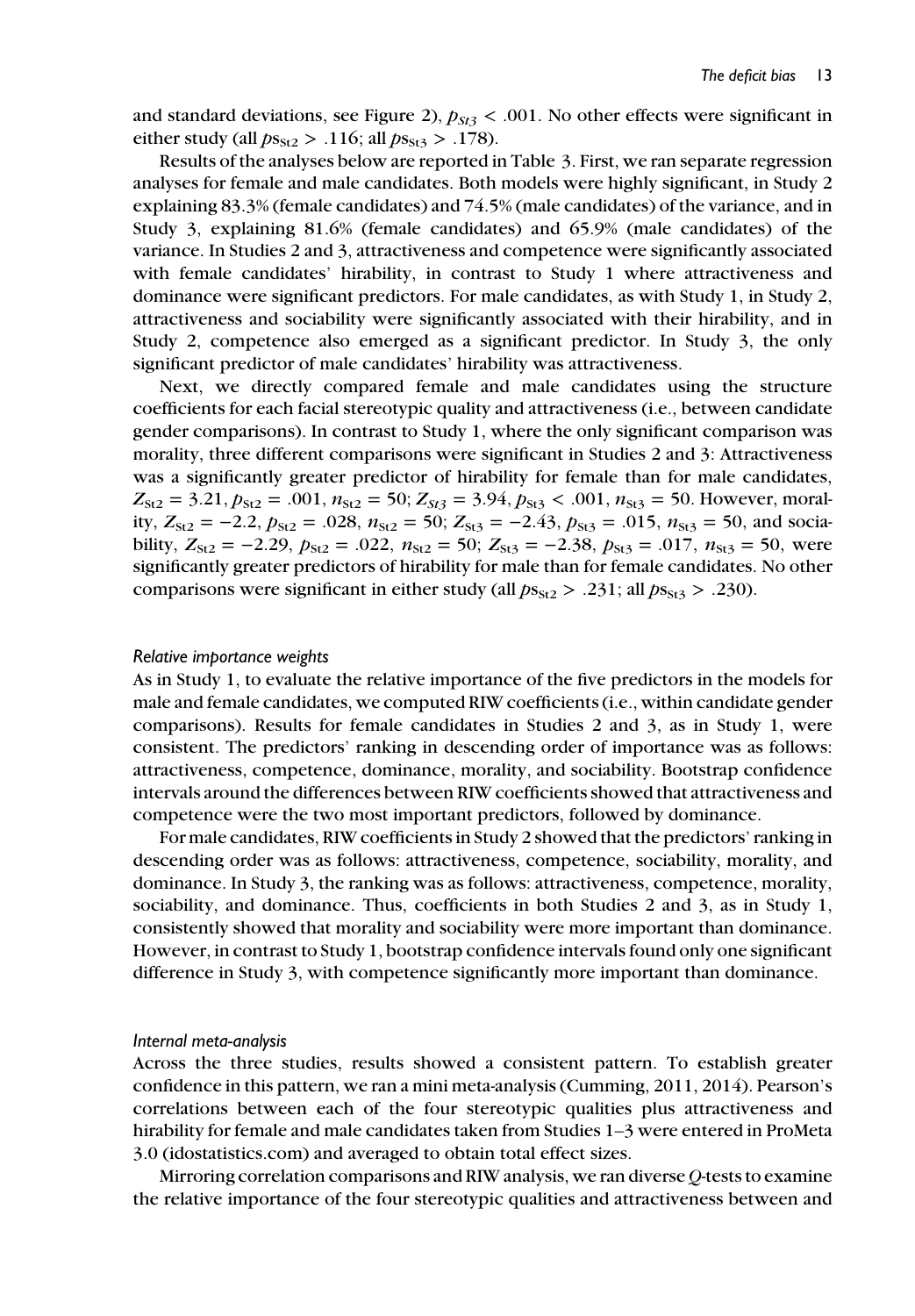|                                    |  |  |  |  | <b>Table 4.</b> Results of the internal meta-analysis: total effect sizes (Pearson's correlations averaged from |  |  |
|------------------------------------|--|--|--|--|-----------------------------------------------------------------------------------------------------------------|--|--|
|                                    |  |  |  |  | Studies 1, 2, and 3) and 95% confidence intervals for each stereotypic quality and attractiveness               |  |  |
| differentiated by candidate gender |  |  |  |  |                                                                                                                 |  |  |

|                      | <b>Attractiveness</b><br>$(95\% \text{ Cl})$ | Competence<br>(95% CI) | Dominance<br>(95% CI)                                                                                                     | Morality (95%<br>CI) | Sociability<br>$(95\% \text{ Cl})$ |
|----------------------|----------------------------------------------|------------------------|---------------------------------------------------------------------------------------------------------------------------|----------------------|------------------------------------|
| Female<br>candidates | $.86*$ a (.82, .90)                          |                        | .80*a (.74, .86) .59*b (.49, .70) .34*c (.20, .49) .28*c (.13, .44)                                                       |                      |                                    |
| Male<br>candidates   | $.73*$ ab (.65, .80)                         |                        | .77 <sup>*</sup> a (.71, .84) .40 <sup>*</sup> c (.26, .54) .60 <sup>*</sup> bd (.50, .71) .56 <sup>*</sup> cd (.45, .67) |                      |                                    |

Note.  $p > 001$ . Within each column, letters in **bold and italics** indicate significant differences (ps < .03) at the Q-test (between candidate gender comparisons). Different letters in row indicate significant differences ( $ps < .02$ ) at the Q-test (within candidate gender comparisons).

within candidate gender. Results are summarized in Table 4 (see the Supporting Information S1 for a full description). Comparing correlations for each stereotypic quality plus attractiveness of female candidates versus male candidates (i.e., between candidate gender comparisons), Q-tests showed no significant difference between female and male candidates' total effect sizes for competence,  $Q(1) = 0.38$ ,  $p = .538$ . However, attractiveness,  $Q(1) = 10.35$ ,  $p = .001$ , and dominance,  $Q(1) = 4.70$ ,  $p = .03$ , were more important for female than for male candidates' hirability, while morality,  $O(1) = 8.23$ ,  $p = .004$ , and sociability,  $Q(1) = 8.26$ ,  $p = .004$ , were more important for male than for female candidates' hirability. Then, we compared correlations between each stereotypic quality plus attractiveness for female and male candidates separately (i.e., within candidate gender comparisons). Q-tests highlighted that attractiveness and competence were the two most important predictors of female candidates' hirability, all  $Q_s > 12.37$ and  $ps < .001$ , and dominance was the third most important, all  $Os > 7.36$  and  $ps < .007$ . For male candidates, Q-tests overall highlighted that attractiveness and competence were the two most important predictors, all  $Q(1) > 5.73$ ,  $p < .017$ , and that dominance was the least important predictor, all  $Q_s > 5.4$  and  $ps < .020$ . In sum, the internal meta-analysis provided robust support for the pattern found across Studies 1–3.

# **Discussion**

The aim of Studies 2 and 3 was to examine further support for the unexpected pattern observed in Study 1; results were broadly consistent and confirmed by an internal metaanalysis. The pattern highlighted a 'deficit bias', such that after attractiveness and competence (the most important qualities for both women and men), evaluators attended more to qualities in men and women they are stereotypically perceived to lack: dominance for women, and morality and sociability for men (e.g., Leach et al., 2017). As attractiveness remained the most important predictor of hirability in Study 3, which used a Finance Manager position, its importance in Studies 1 and 2 is unlikely to be due to its potential relevance to the more public-facing role of Area Sales Manager.

# General discussion

In this research, we sought to build on prior research examining the impact of distinct facets of stereotypes to understanding gender bias in the workplace (Menegatti et al.,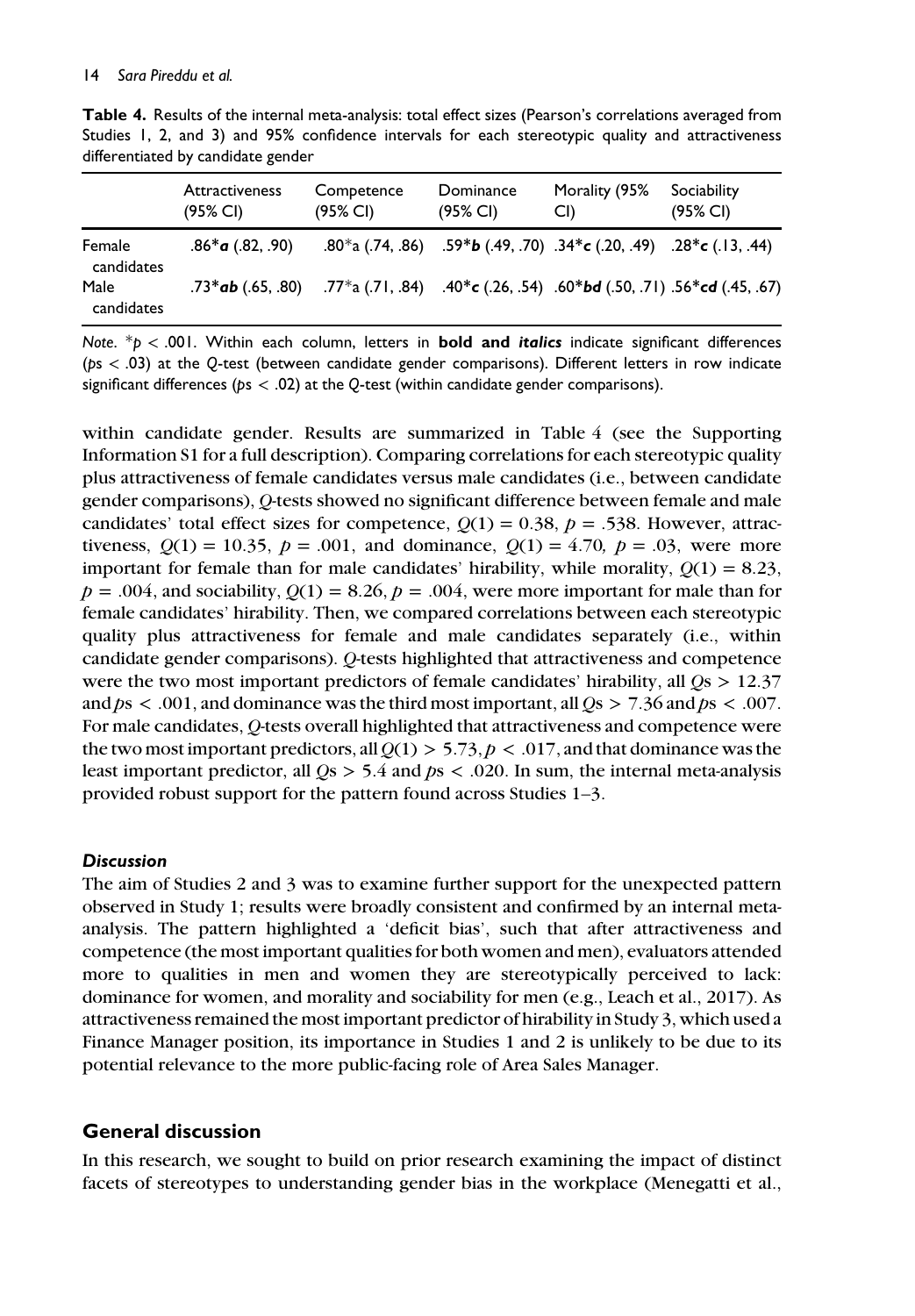2021; Moscatelli et al., 2020; Prati et al., 2019).We examined for the first time the effects of distinct facets of both agency (competence, dominance) and communality (morality and sociability), plus attractiveness, to potential bias in evaluations of men and women leadership candidates, based on how these facets are inferred from their faces.

Across three studies, we found that evaluators may be influenced by a gender stereotype deficit bias when considering men's and women's suitability for leadership roles. Using both student (Study 1) and working (Studies 2 and 3) samples and two different leadership roles (Studies 1 and 2: Area Sales Manager; Study 3, Finance Manager), a consistent pattern, confirmed by an internal meta-analysis, emerged: For all candidates, attractiveness and competence were the two most important predictors of leadership hirability. For women, dominance was the next most important predictor of their leadership hirability, with morality and sociability of lesser importance. Conversely for men, morality and sociability were more important than dominance. Between-gender comparisons revealed that attractiveness and dominance were more important to women's than men's hirability, while morality and sociability were more important to men's than women's hirability.

The prominence of attractiveness as a predictor of candidate suitability can be interpreted as further evidence for the well-known 'what is beautiful is good' effect (Dion, Berscheid, & Walster, 1972), such that being attractive represents an advantage (regardless of gender) in work contexts (Hosoda et al., 2003). This finding is inconsistent with some research, which found that attractiveness was important only for women in personnel selection (i.e., Menegatti et al., 2021). Yet, as expected, we did find that attractiveness was relatively more important in judging women than men, which can presumably be explained by a general greater pressure on women's appearance in Western culture (Wolf, 1990; see also Ramati-Ziber, Shnabel, & Glick, 2020).

After attractiveness, competence was the most important among the four stereotypic qualities for both men and women. This finding is consistent with social-cognition research, where competence is recognized as the most important judgement criteria affecting job-related outcomes (e.g., Brambilla et al., 2011). It also underscores the importance of distinguishing between competence and dominance as facets of agency when examining gender-based prejudice. Recent evidence suggests that competence may no longer strongly differentiate stereotypes of men and women (Eagly et al., 2020; Hentschel et al., 2019), and our research suggests that this may have reduced (or eliminated) competence as a factor affecting judgements of men's and women's leadership suitability. As the other qualities we examined (dominance, sociability, morality) do still strongly differentiate stereotypes of men and women, this could help explain why these qualities were a focus of different evaluations. Below, we consider our deficit bias findings further.

#### The 'Deficit Bias'

The main finding of this research suggests a gender stereotype deficit bias in judging the suitability of female and male candidates for leadership roles. Beyond attractiveness and competence, there was a greater focus on the qualities that men and women are stereotypically perceived to lack: sociability and morality for men, and dominance for women (e.g., Bongiorno et al., 2021). The lesser importance placed on men's dominance by participants seems comprehensible, as men's greater association with agency/ leadership (for a meta-analysis, see Koenig et al., 2011) may afford them the benefit of the doubt on this stereotypic quality that is not afforded to women (for related findings and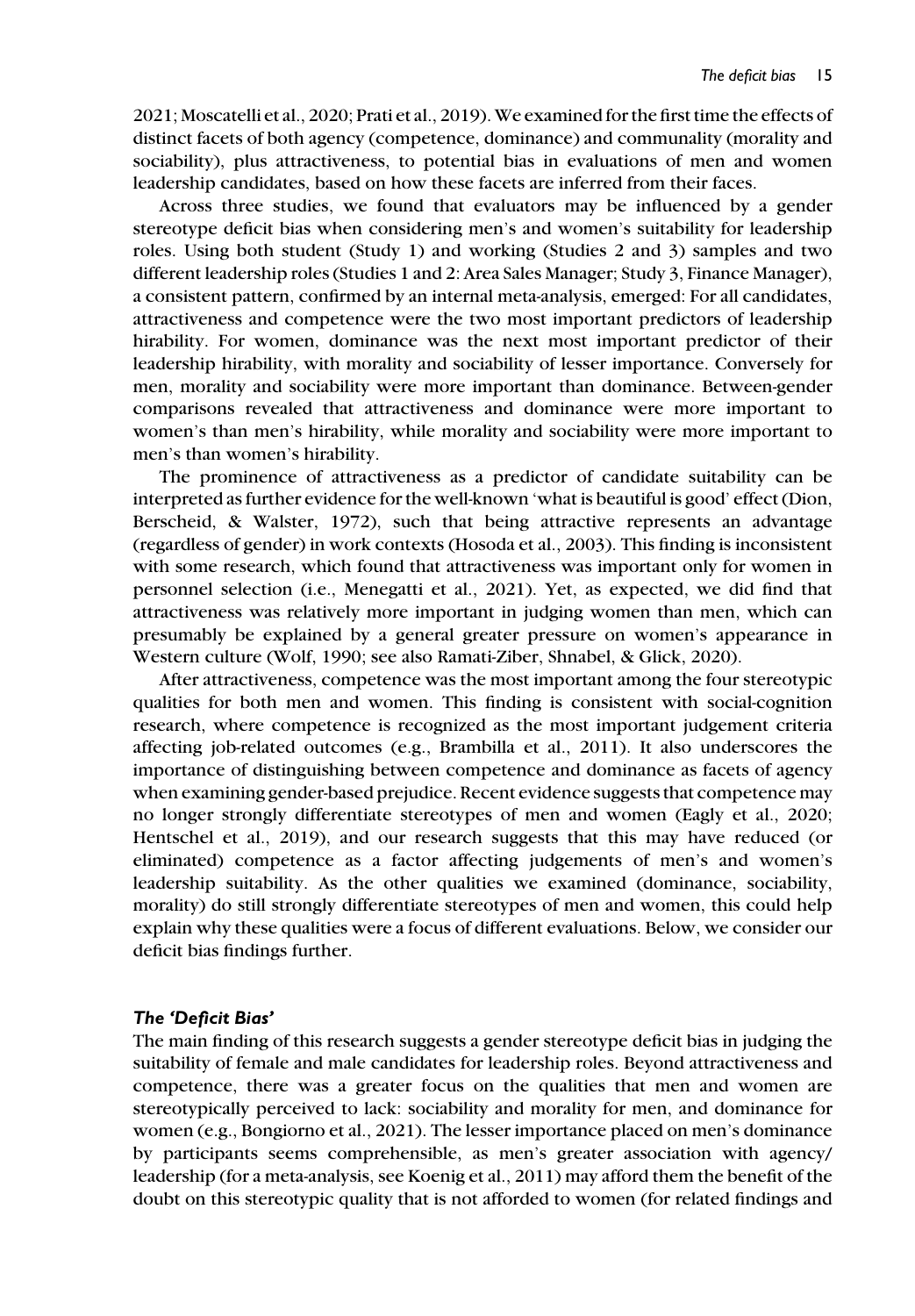theorizing, see Bongiorno, Bain, & David, 2014; Eagly & Karau, 2002). Similarly, morality and sociability may have been relatively less important for women's leadership suitability because women are presumed to have these traits.

What is less clear is why men's sociability and morality, which they do stereotypically lack, were considered so important to their leadership suitability, considering these qualities are not stereotypically relevant to leadership. We speculate that such qualities are now more relevant to beliefs about being a good leader, increasing their importance when evaluating men who are not expected to be sociable or moral. Such communal qualities are reflected in leadership styles receiving increasing attention over the last few decades (Anderson & Sun, 2017), including transformational leadership – having 'individualized consideration' (Eagly, 2007; Eagly & Carli, 2003); authentic leadership – behaving in line with internalized moral standards (Walumbwa, Avolio, Gardner, Wernsing, & Peterson, 2008); servant leadership – treating others with moral consideration (Dennis & Bocarnea, 2005; Russell & Gregory Stone, 2002); and ethical leadership – being fair, honest, trustworthy, and moral (Brown, Treviño, & Harrison, 2005; Mayer, Kuenzi, Greenbaum, Bardes, & Salvador, 2009). Thus, as communality is becoming relevant for leadership and given that men are seen as low in communal traits, participants may have perceived morality and sociability as more important to men's hirability than their dominance, a quality men are stereotypically presumed to have.

On the contrary, the focus on dominance for women candidates, who are still stereotypically seen as relatively lacking in it, diverges from the predicted 'backlash' against dominant/agentic women (Rudman, Moss-Racusin, Phelan, & Nauts, 2012). However, this finding converges with evidence showing that dominance is preferred in women, so long as it is not expressed too directly (for a review, see Williams & Tiedens, 2016). For instance, Bongiorno et al. (2014) found that women advocates who displayed dominance by using assertive speech styles when presenting an opinion were more likeable and more influential than women who used tentative speech, while the dominance of men's speech did not affect their influence or likeability (cf. Carli, 1990; also see Gill & Orgad's, 2015 work on the rise in valuing confident women). On this basis, we suggest that the dominance inferred from facial first impressions is an implicit and therefore acceptable and desired attribute when evaluators consider women leadership candidates, where dominance is expected.

Our findings also align with expectancy violation theory (Bettencourt, Dill, Greathouse, Charlton, & Mulholland, 1997; Jussim et al., 1987; Prentice & Carranza, 2003), according to which unexpected but positive stereotypic qualities can lead to more favourable evaluations of the target than when the same qualities are stereotypically expected, or negative. For example, men with transformational leadership style (i.e., characterized by more communal/feminine qualities) have a 'communality-bonus' and are thus evaluated more positively than women (Heilman & Chen, 2005; Hentschel, Braun, Peus, & Frey, 2018; Shaughnessy, Mislin, & Hentschel, 2015). Similarly, in our research, participants placed more importance on those qualities of female and male candidates that were counter-stereotypic (i.e., unexpected).

Women candidates in our studies were also evaluated as more hireable than men, which may be because the counter-stereotypic quality of dominance evaluators focused on when rating them is more in line with the requirements of the positions. The pre-tests of our job descriptions highlighted that dominance was considered more important than morality or sociability to succeed in the positions (for a full description of pre-tests, see the Supporting Information S1). Thus, even if evaluators placed greater weight on the counter-stereotypic attributes exhibited in both men's and women's faces, as dominance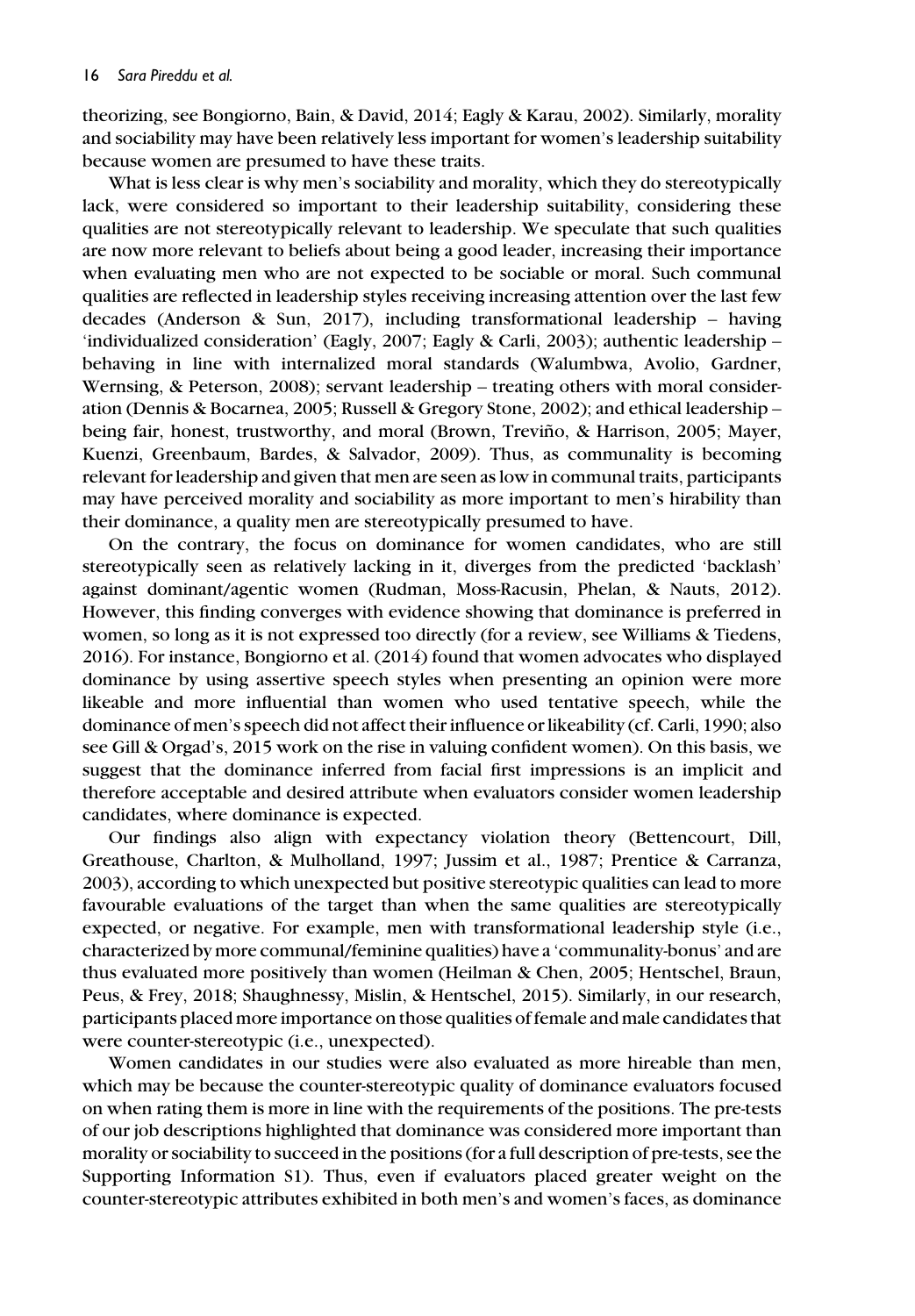was more relevant to succeed in these roles than morality and sociability, it may have prompted a 'dominance-bonus' for women.

#### Facial first impression theoretical and practical implications

Considering the facial first impression literature, our research supports the idea that the same facial appearance can be evaluated differently in men and women due to gender stereotypes (Oh et al., 2020; Sutherland et al., 2015). Even if female and male candidates' faces did not statistically differ on the perceived levels of attractiveness, competence, dominance, morality, and sociability, participant's responses to men and women candidates did differ, with a greater emphasis on qualities for women and men that were counter-stereotypic. We went beyond previous research by showing this different evaluation of the same stereotypic qualities inferred from men's versus women's faces can have practical implications that differentially influence their perceived leadership suitability.

From a practical standpoint, our work supports existing evidence of the influence of appearance and facial first impressions in the workplace (e.g., Fruhen et al., 2015; for a review, see Little & Roberts, 2012). Our findings suggest that, as traits are unconsciously inferred from faces and may be misleading relative to candidates' actual qualities (Todorov et al., 2015), HR professionals may make biased hiring decisions due to a reliance on social network accounts where people post their photographs (Dutta, 2010; Woods et al., 2020). Besides attractiveness, our deficit bias findings indicate that evaluations of men and women for leadership positions could be biased by stereotypic beliefs about stereotypic qualities inferred from their faces. To address this bias, interventions should focus on reducing the influence of facial first impressions and erroneous judgements about (counter-stereotypic) qualities of men and women candidates. This could be done through training to highlight potential biases, or anonymizing résumés and cover letters during the early stages of recruitment so that both gender and appearance play a less important role (Heilman & Caleo, 2018; see also Lowman et al., 2019).

#### Limitations and future directions

Our research presents some limitations linked to ecological validity. First, our selection of facial photographs was based on 'medium' levels of the four stereotypic qualities, plus attractiveness, perceived in men's and women's faces. This could explain why we found no evidence of a 'backlash effect' (e.g., Rudman et al., 2012; Sutherland et al., 2015), whereby highly dominant women tend to be disliked, as well as a 'beauty is beastly effect' (Braun et al., 2012; Heilman & Saruwatari, 1979; Paustian-Underdahl & Walker, 2016), whereby highly attractive women face discrimination. Future research could examine whether the deficit bias also occurs for faces rated at more extreme levels of dominance and attractiveness, as well as competence, morality, and sociability.

It would also be interesting for future research to test possible interaction effects. For example, as attractiveness activates stereotyped expectations on which the target is evaluated (e.g., Heilman, 1983), future research could investigate interactive effects with attractiveness, testing whether it influences the hirability of men and women whose faces are rated as high/low in morality and sociability versus high/low in dominance. Another possible moderator could be facial masculinity-femininity, which has been used to investigate the interplay between gender categorization, gender stereotypes and facial first impressions (e.g., Sutherland et al., 2015), and found to affect leaders' evaluations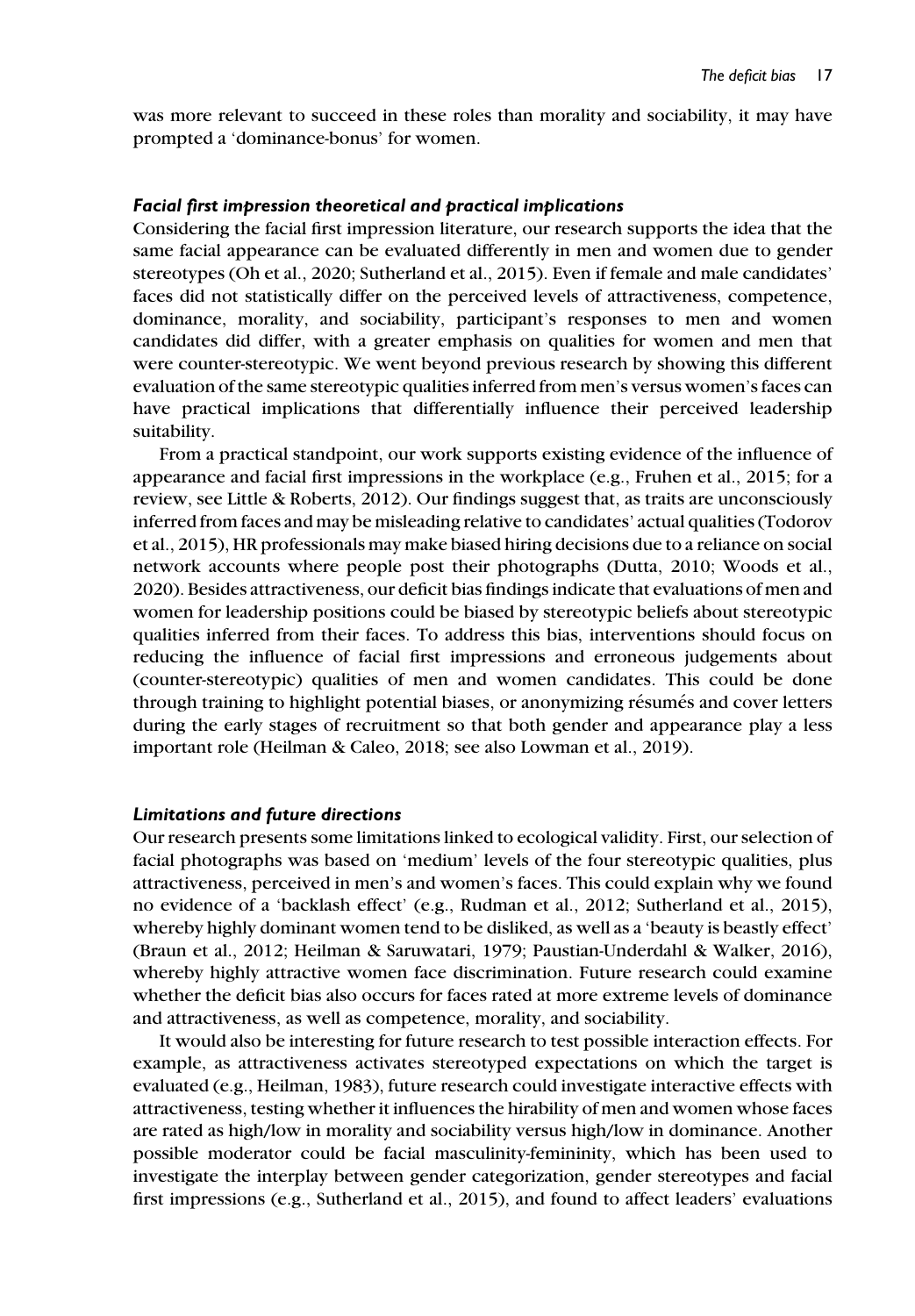(e.g., Silberzahn & Menges, 2016; Von Stockhausen, Koeser, & Sczesny, 2013). Thus, future research could test whether the deficit bias holds when examining men and women with high versus low levels of facial masculinity–femininity.

Second, we provided our participants only with a job description and candidates' photographs. In reality, HR professionals are provided with complex information about job candidates, including a detailed CV and motivation letter. Thus, personnel selection processes are likely to be affected by a range of factors beyond what we examined here. On this point, the facial first impression literature shows that facial bias can persist despite the provision of additional information (e.g., Rezlescu, Duchaine, Olivola, & Chater, 2012) and several studies found an effect of facial bias when judging actual leaders (e.g., Rule & Ambady, 2008, 2009; Todorov, Mandisodza, Goren, & Hall, 2005). Thus, further research is needed to establish whether, and how, our deficit bias lingers and affects men and women's leadership hirability and other work-related judgements when additional information is available.

Third, we used standardized, controlled photographs (e.g., same backgrounds, clothes, pose, neutral expression) and kept ethnicity constant with all White faces. Our results are therefore not generalizable beyond White faces, and future research is needed to establish whether the same or different effects emerge for photographs of men and women from other ethnic backgrounds (e.g., Galinsky, Hall, & Cuddy, 2013; Sesko & Biernat, 2010; Sutherland et al., 2018). Moreover, photographs of candidates found in real life are typically taken across different contexts, capturing candidates wearing different clothes and exhibiting different expressions. Thus, future research is needed to examine evidence for our findings using a more varied range of photographs (e.g., Sutherland et al., 2013).

Fourth, while we used two different leadership positions, further research should examine evidence for the deficit bias in other leadership domains. Moreover, we chose managerial positions as the most common leadership role to be easily applied across a wide range of workplace contexts. However, the presence of women in high-level leadership positions is even less than in managerial positions (e.g., just 8.2% of Chief Executive Officers are women, European Institute for Gender Equality, 2020). Future research is therefore needed to establish whether the deficit bias is found when using high-level leadership roles.

#### Conclusion

The current research offers new insights on gender stereotypes and leadership hiring, confirming the importance of considering distinct facets of the two fundamental stereotype content dimensions. While competence was equally important for men's and women's hirability, morality and sociability were more important for men candidates and dominance was a greater focus for women candidates. Evidence for women supports the idea that the perceived lack of dominance, not competence, may be the facet of agency relevant to understanding how stereotypes inhibit women's perceived leadership suitability (see also Eagly et al., 2020; Hentschel et al., 2019). For men, the unexpected focus on morality and sociability, relative to dominance, suggests a shift towards valuing more communal leadership. We hope this work will spark more research on the 'deficit bias', including examining more specific aspects of gender-stereotypic content to determine the influence on women's and men's workplace opportunities.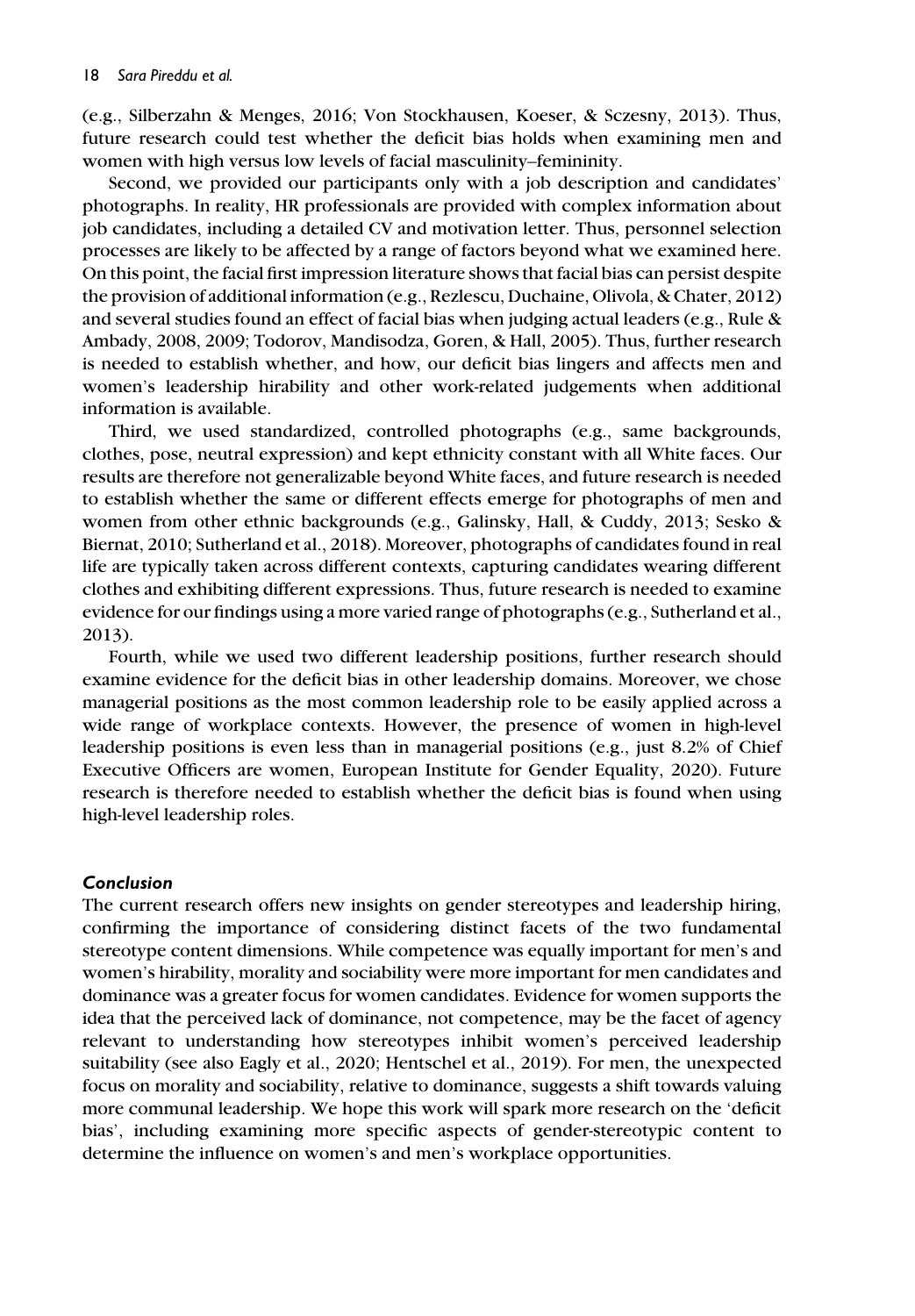# Acknowledgements

Thanks to prof. dr. Elisabetta Crocetti, Stefano Fanti and dr. Claudia Zucca for their advice on statistical analyses.

Funding Statement: Open Access Funding provided by Universita di Bologna within the CRUI-CARE Agreement. WOA Institution: Universita di Bologna. Blended DEAL: CARE.

# Funding information

This research was supported by a European Commission Grant (725128) awarded to the third author; an Italian Ministry of Education, University and Research (MIUR), PRIN grant entitled 'Psychology of Economic Inequality', PROT. 2017924L2B awarded to the fourth author; and an European Association of Social Psychology Seedcorn research grant awarded to the final author.

# Conflicts of interest

The authors report no conflict of interest.

# Author contribution

Sara Pireddu: Conceptualization (equal); Data curation (equal); Formal analysis (equal); Investigation (equal); Methodology (equal); Writing – original draft (equal); Writing – review & editing (equal). Renata Bongiorno: Conceptualization (equal); Data curation (equal); Investigation (equal); Project administration (equal); Supervision (equal); Writing – original draft (equal); Writing – review  $\&$  editing (equal). Michelle K. Ryan: Conceptualization (equal); Funding acquisition (equal); Investigation (equal); Project administration (equal); Resources (equal); Software (equal); Supervision (equal); Writing – review & editing (equal). Monica Rubini: Funding acquisition (equal); Resources (equal); Supervision (equal). Michela Menegatti: Funding acquisition (equal); Project administration (equal); Supervision (equal); Writing – review & editing (equal).

# Ethical approval

The research meets ethical guidelines of the Uniform Requirements for Manuscripts of the International Committee of Medical Journal Editors (ICJME) and the Committee on Publication Ethics (COPE). The three studies reported in this manuscript were conducted in accordance with ethical clearance from the CLES – Psychology Ethics Committee at the University of Exeter (eCLESPsy000821). Ethics for the pre-study was conducted in accordance with ethical clearance granted at the University of Bologna (prot. N. 134739).

# Data availability statement

The authors confirm that the data supporting the main findings of this research are available online within the Supporting Information S2 and Supporting Information S3.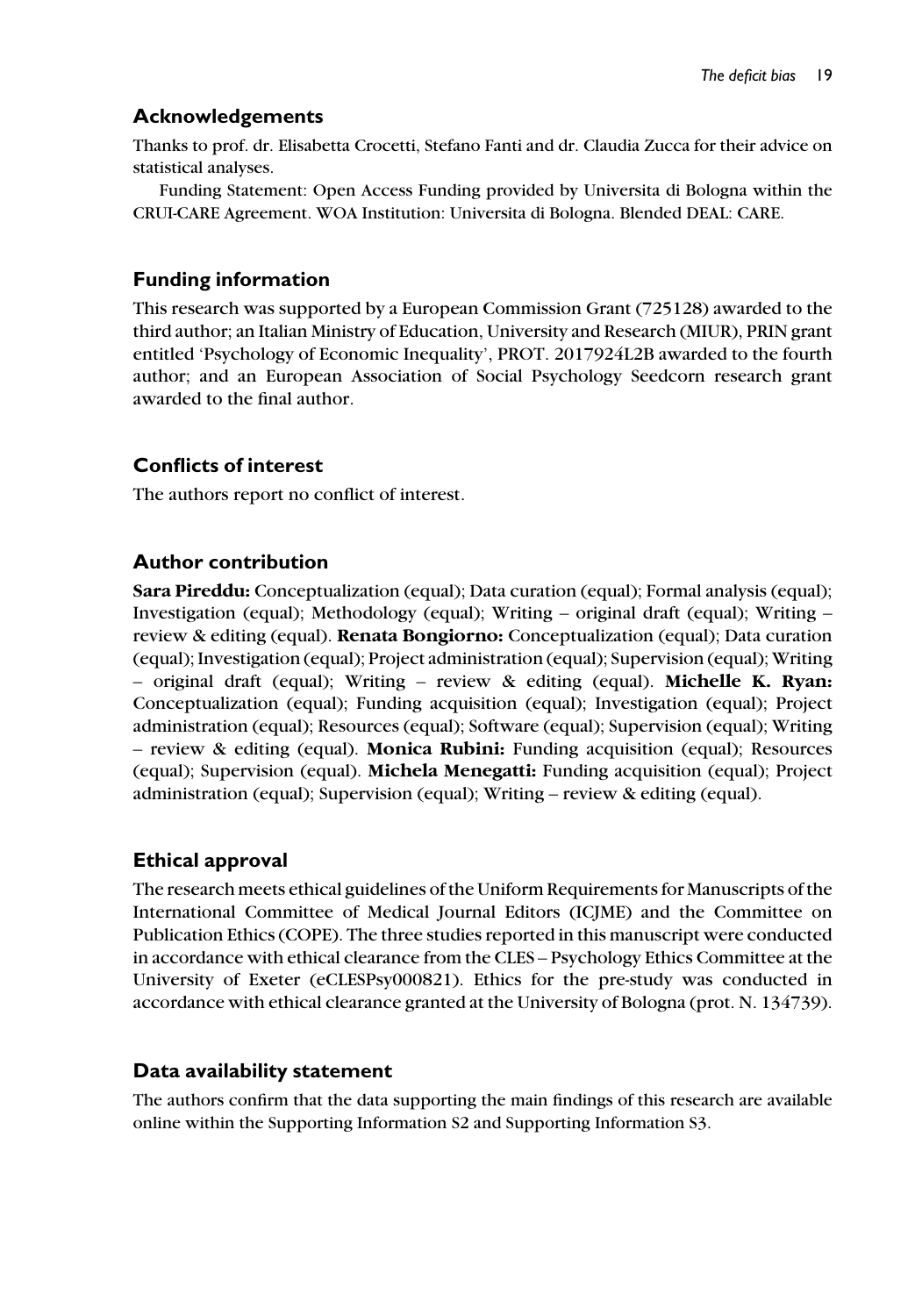# **References**

- Abele, A. E., Ellemers, N., Fiske, S. T., Koch, A., & Yzerbyt, V. (2021). Navigating the social world: Toward an integrated framework for evaluating self, individuals, and groups. Psychological Review, 128(2), 290–314.<https://doi.org/10.1037/rev0000262>
- Abele, A. E., Hauke, N., Peters, K., Louvet, E., Szymkow, A., & Duan, Y. (2016). Facets of the fundamental content dimensions: Agency with competence and assertiveness – communion with warmth and morality. Frontiers in Psychology, 7, 1810. [https://doi.org/10.3389/fpsyg.](https://doi.org/10.3389/fpsyg.2016.01810) [2016.01810](https://doi.org/10.3389/fpsyg.2016.01810)
- Abele, A. E., & Wojciszke, B. (2014). Communal and agentic content in social cognition: A dual perspective model. In J. M. Olson & M. P. Zanna (Eds.), Advances in experimental social psychology (Vol. 50, pp. 195–255). Academic Press. [https://doi.org/10.1016/B978-0-12-](https://doi.org/10.1016/B978-0-12-800284-1.00004-7) [800284-1.00004-7](https://doi.org/10.1016/B978-0-12-800284-1.00004-7)
- Adams, R. B., & Kirchmaier, T. (2016). Women on boards in finance and STEM industries. American Economic Review, 106(5), 277–281.<https://doi.org/10.1257/aer.p20161034>
- Anderson, M. H., & Sun, P. Y. (2017). Reviewing leadership styles: Overlaps and the need for a new 'full-range' theory. International Journal of Management Reviews, 19(1), 76–96. [https://doi.](https://doi.org/10.1111/ijmr.12082) [org/10.1111/ijmr.12082](https://doi.org/10.1111/ijmr.12082)
- Barbaranelli, C., & D'Olimpio, F. (2007). Analisi dei dati con SPSS. LED Edizioni Universitarie. <https://www.lededizioni.com/catalogo.html?/catalogo/barbaranellianalisispss.html>
- Barreto, M. E., Ryan, M. K., & Schmitt, M. T. (2009). The glass ceiling in the 21st century: Understanding barriers to gender equality. American Psychological Association. [https://](https://www.apa.org/pubs/books/4316109) [www.apa.org/pubs/books/4316109](https://www.apa.org/pubs/books/4316109)
- Bettencourt, B. A., Dill, K. E., Greathouse, S. A., Charlton, K., & Mulholland, A. (1997). Evaluations of ingroup and outgroup members: The role of category-based expectancy violation. Journal of Experimental Social Psychology, 33(3), 244–275.<https://doi.org/10.1006/jesp.1996.1323>
- Bongiorno, R., Bain, P. G., & David, B. (2014). If you're going to be a leader, at least act like it! Prejudice towards women who are tentative in leader roles. British Journal of Social Psychology, 53(2), 217–234.<https://doi.org/10.1111/bjso.12032>
- Bongiorno, R., Bain, P. G., Ryan, M., Kroonenberg, P. M. & Leach, C. W. (2021). Think leader-think (immoral, power-hungry) man: An expanded framework for understanding stereotype content and leader gender bias.<https://doi.org/10.31234/osf.io/p5uya>
- Borenstein, M., Hedges, L. V., Higgins, J. P., & Rothstein, H. R. (2011). Introduction to metaanalysis. John Wiley & Sons. [https://www.wiley.com/en-it/Introduction+to+Meta+Analysis-p-](https://www.wiley.com/en-it/Introduction%2Bto%2BMeta%2BAnalysis-p-9780470057247)[9780470057247](https://www.wiley.com/en-it/Introduction%2Bto%2BMeta%2BAnalysis-p-9780470057247)
- Brambilla, M., & Leach, C. W. (2014). On the importance of being moral: The distinctive role of morality in social judgment. Social Cognition, 32(4), 397-408. [https://doi.org/10.1521/soco.](https://doi.org/10.1521/soco.2014.32.4.397) [2014.32.4.397](https://doi.org/10.1521/soco.2014.32.4.397)
- Brambilla, M., Rusconi, P., Sacchi, S., & Cherubini, P. (2011). Looking for honesty: The primary role of morality (vs. sociability and competence) in information gathering. European Journal of Social Psychology, 41(2), 135–143.<https://doi.org/10.1002/ejsp.744>
- Brambilla, M., Sacchi, S., Rusconi, P., & Goodwin, G. (2021). The primacy of morality in impression development: Theory, research, and future directions. In B. Gawronski (Ed.), Advances in Experimental Social Psychology (Vol. 64, pp. 187-262). Academic Press. [https://doi.org/10.](https://doi.org/10.1016/bs.aesp.2021.03.001) [1016/bs.aesp.2021.03.001](https://doi.org/10.1016/bs.aesp.2021.03.001)
- Braun, S., Peus, C., & Frey, D. (2012). Is Beauty Beastly? Gender-Specific Effects of Leader Attractiveness and Leadership Style on Followers' Trust and Loyalty. Zeitschrift für Psychologie, 220(2), 98–108.<https://doi.org/10.1027/2151-2604/a000101>
- Brown, M. E., Treviño, L. K., & Harrison, D. A. (2005). Ethical leadership: A social learning perspective for construct development and testing. Organizational Behavior and Human Decision Processes, 97(2), 117–134.<https://doi.org/10.1016/j.obhdp.2005.03.002>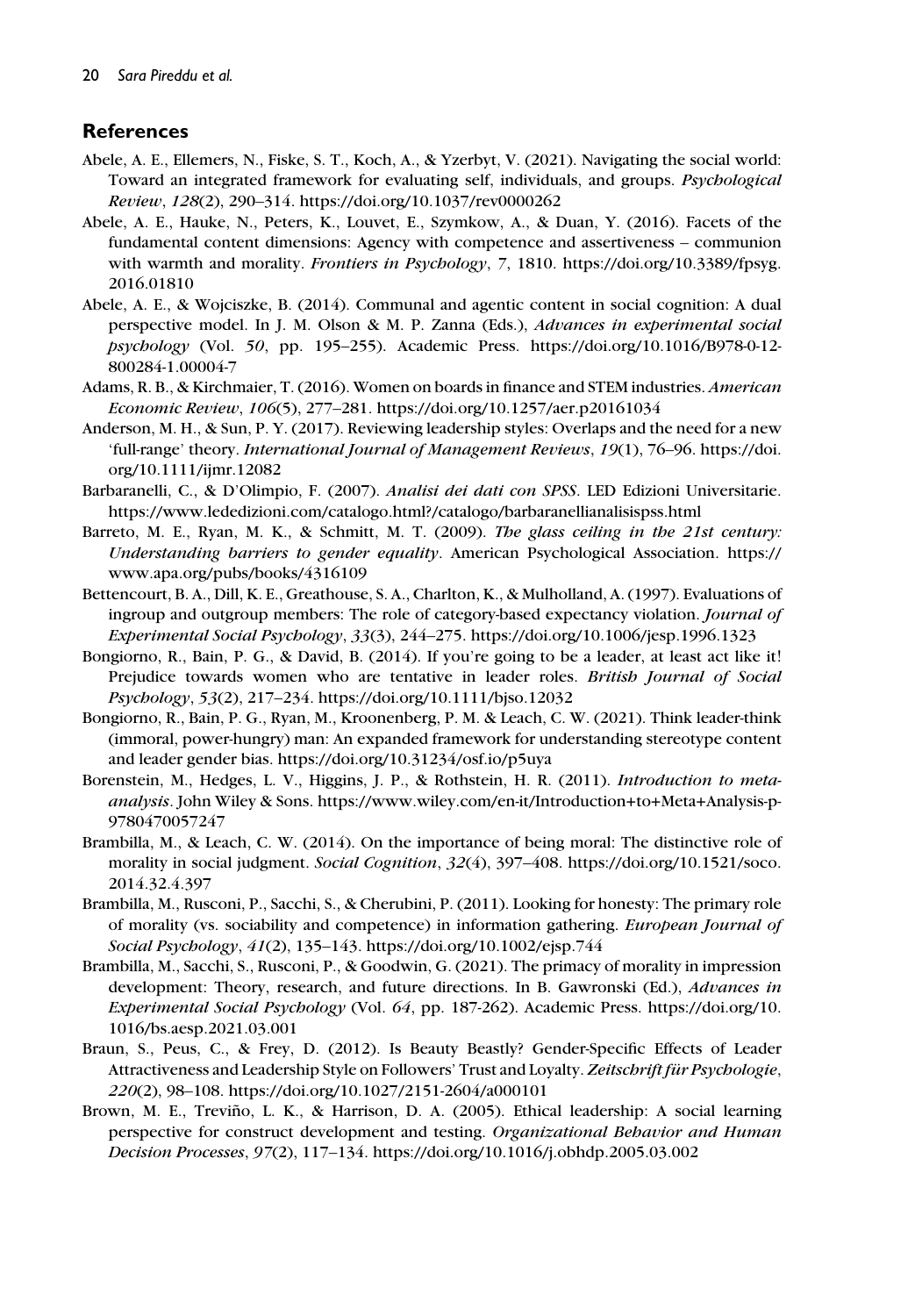- Caers, R., & Castelyns, V. (2011). LinkedIn and Facebook in Belgium: The influences and biases of social network sites in recruitment and selection procedures. Social Science Computer Review, 29(2), 437–448.<https://doi.org/10.1177/0894439310386567>
- Carli, L. L. (1990). Gender, language, and influence. Journal of Personality and Social Psychology, 59(5), 941–951.<https://doi.org/10.1037/0022-3514.59.5.941>
- Carrier, A., Louvet, E., Chauvin, B., & Rohmer, O. (2014). The primacy of agency over competence in status perception. Social Psychology, 45(5), 347–356. [https://doi.org/10.1027/1864-9335/](https://doi.org/10.1027/1864-9335/a000176) [a000176](https://doi.org/10.1027/1864-9335/a000176)
- Christopher, A. N., & Wojda, M. R. (2008). Social dominance orientation, right-wing authoritarianism, sexism, and prejudice toward women in the workforce. Psychology of Women Quarterly, 32(1), 65–73.<https://doi.org/10.1111/j.1471-6402.2007.00407.x>
- Courville, T., & Thompson, B. (2001). Use of structure coefficients in published multiple regression articles: β is not enough. *Educational and Psychological Measurement*,  $61(2)$ , 229–248. <https://doi.org/10.1177/0013164401612006>
- Cuddy, A. J. C., Fiske, S. T., & Glick, P. (2008). Warmth and competence as universal dimensions of social perception: The stereotype content model and the BIAS Map. In M. P. Zanna (Ed.), Advances in experimental social psychology, Vol. 40 (pp. 61–149). Elsevier Academic Press. [https://doi.org/10.1016/S0065-2601\(07\)00002-0](https://doi.org/10.1016/S0065-2601(07)00002-0)
- Cumming, G. (2011). Understanding the new statistics: Effect sizes, confidence intervals, and meta-analysis. Routledge.<https://doi.org/10.4324/9780203807002>
- Cumming, G. (2014). The new statistics: Why and how. Psychological Science, 25(1), 7–29. [https://](https://doi.org/10.1177/0956797613504966) [doi.org/10.1177/0956797613504966](https://doi.org/10.1177/0956797613504966)
- Dennis, R. S., & Bocarnea, M. (2005). Development of the servant leadership assessment instrument. Leadership & Organization Development Journal, 26(8), 600–615. [https://doi.org/10.1108/](https://doi.org/10.1108/01437730510633692) [01437730510633692](https://doi.org/10.1108/01437730510633692)
- Dion, K., Berscheid, E., & Walster, E. (1972). What is beautiful is good. Journal of Personality and Social Psychology, 24(3), 285–290.<https://doi.org/10.1037/h0033731>
- Dutta, S. (2010). What's your personal social media strategy? Harvard Business Review, 88(11), 127–130. [https://hbr.org/2010/11/managing-yourself-whats-your-personal-social-media-strate](https://hbr.org/2010/11/managing-yourself-whats-your-personal-social-media-strategy) [gy](https://hbr.org/2010/11/managing-yourself-whats-your-personal-social-media-strategy)
- Eagly, A. H. (2007). Female leadership advantage and disadvantage: Resolving the contradictions. Psychology of Women Quarterly, 31(1), 1–12. [https://doi.org/10.1111/j.1471-6402.2007.](https://doi.org/10.1111/j.1471-6402.2007.00326.x) [00326.x](https://doi.org/10.1111/j.1471-6402.2007.00326.x)
- Eagly, A. H., & Carli, L. L. (2003). The female leadership advantage: An evaluation of the evidence. The Leadership Quarterly, 14(6), 807–834.<https://doi.org/10.1016/j.leaqua.2003.09.004>
- Eagly, A. H., & Carli, L. L. (2007). Through the labyrinth: The truth about how women become leaders. Harvard Business School Press.<https://hbsp.harvard.edu/product/1691-PDF-ENG>
- Eagly, A. H., & Karau, S. J. (2002). Role congruity theory of prejudice toward female leaders. Psychological Review, 109(3), 573–598.<https://doi.org/10.1037/0033-295X.109.3.573>
- Eagly, A. H., Nater, C., Miller, D. I., Kaufmann, M., & Sczesny, S. (2020). Gender stereotypes have changed: A cross-temporal meta-analysis of U.S. public opinion polls from 1946 to 2018. American Psychologist, 75(3), 301–315.<https://doi.org/10.1037/amp0000494>
- European Commission. (2019). 2019 Report on equality between women and men in the EU. [https://ec.europa.eu/info/sites/info/files/aid\\_development\\_cooperation\\_fundamental\\_rights/](https://ec.europa.eu/info/sites/info/files/aid_development_cooperation_fundamental_rights/annual_report_ge_2019_en.pdf) [annual\\_report\\_ge\\_2019\\_en.pdf](https://ec.europa.eu/info/sites/info/files/aid_development_cooperation_fundamental_rights/annual_report_ge_2019_en.pdf)
- European Institute for Gender Equality. (2020). Gender statistics database. [https://eige.europa.eu/](https://eige.europa.eu/gender-statistics/dgs)
- Eurostat (2020). 8 March 2020: International Women's Day. Only 1 manager out of 3 in the EU is a woman...... even less in senior management positions. [https://ec.europa.eu/eurostat/docume](https://ec.europa.eu/eurostat/documents/2995521/10474926/3-06032020-AP-EN.pdf/763901be-81b7-ecd6-534e-8a2b83e82934) [nts/2995521/10474926/3-06032020-AP-EN.pdf/763901be-81b7-ecd6-534e-8a2b83e82934](https://ec.europa.eu/eurostat/documents/2995521/10474926/3-06032020-AP-EN.pdf/763901be-81b7-ecd6-534e-8a2b83e82934)
- Faul, F., Erdfelder, E., Lang, A.-G., & Buchner, A. (2007). G\* Power 3: A flexible statistical power analysis program for the social, behavioral, and biomedical sciences. Behavior Research Methods, 39, 175–191.<https://doi.org/10.3758/BF03193146>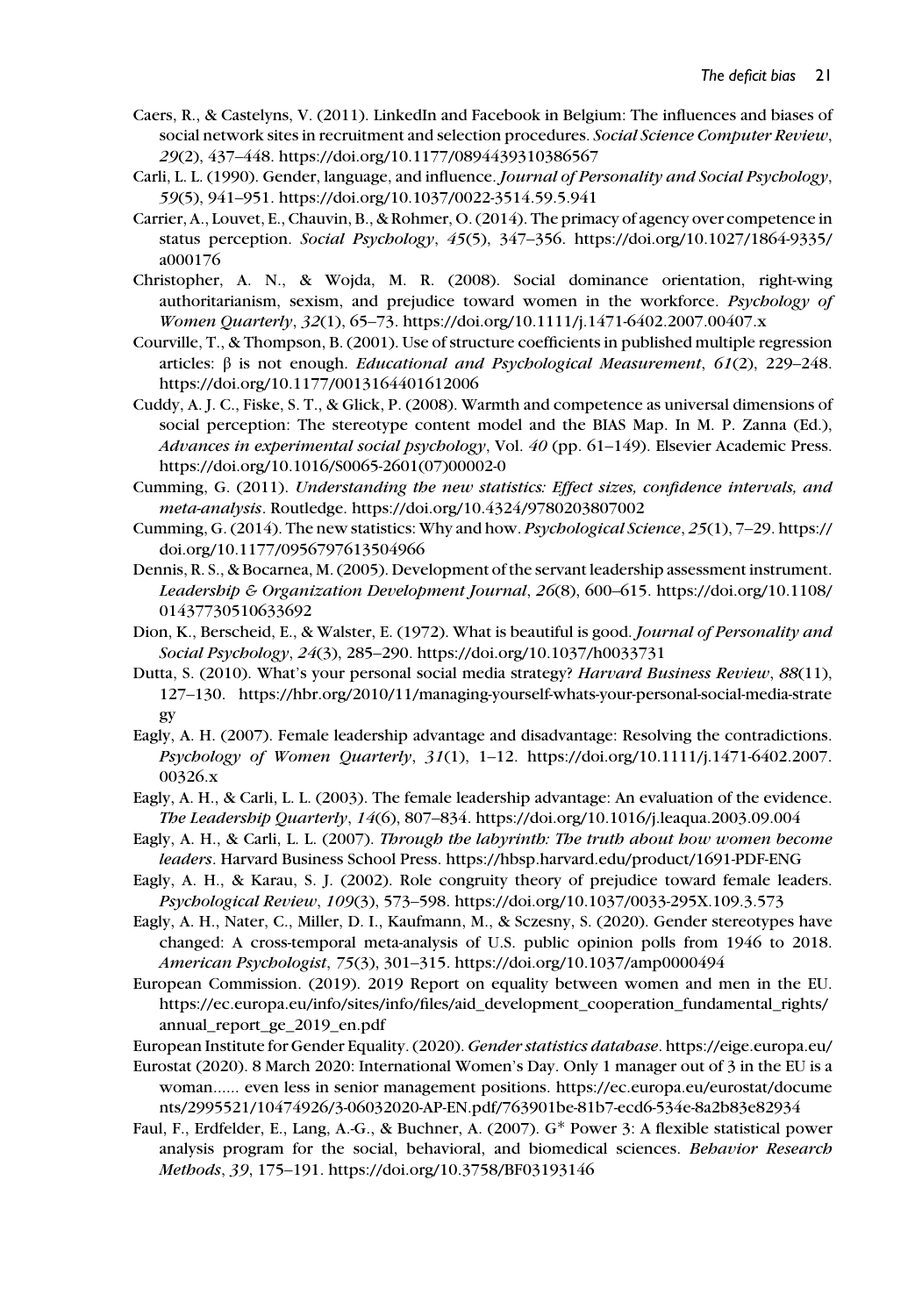- Field, A. (2009). Discovering statistics using SPSS (and sex and drugs and rock "n" roll). Sage Publications. [https://us.sagepub.com/en-us/nam/discovering-statistics-using-ibm-spss-statistic](https://us.sagepub.com/en-us/nam/discovering-statistics-using-ibm-spss-statistics/book260423) [s/book260423](https://us.sagepub.com/en-us/nam/discovering-statistics-using-ibm-spss-statistics/book260423)
- Fiske, S. T., Cuddy, A. J., & Glick, P. (2007). Universal dimensions of social cognition: Warmth and competence. Trends in Cognitive Sciences, 11(2), 77–83. [https://doi.org/10.1016/j.tics.2006.](https://doi.org/10.1016/j.tics.2006.11.005) [11.005](https://doi.org/10.1016/j.tics.2006.11.005)
- Fraser, G., Osborne, D., & Sibley, C. G. (2015). "We want you in the workplace, but only in a skirt!" Social dominance orientation, gender-based affirmative action and the moderating role of benevolent sexism. Sex Roles, 73(5-6), 231–244.<https://doi.org/10.1007/s11199-015-0515-8>
- Fruhen, L. S., Watkins, C. D., & Jones, B. C. (2015). Perceptions of facial dominance, trustworthiness and attractiveness predict managerial pay awards in experimental tasks. The Leadership Quarterly, 26(6), 1005–1016.<https://doi.org/10.1016/j.leaqua.2015.07.001>
- Galinsky, A. D., Hall, E. V., & Cuddy, A. J. (2013). Gendered races: Implications for interracial marriage, leadership selection, and athletic participation. *Psychological Science*, 24(4), 498– 506.<https://doi.org/10.1177/0956797612457783>
- Gawronski, B., & Hahn, A. (2019). Implicit measures: Procedures, use, and interpretation. In H. Blanton, J. M. LaCroix & G. D. Webster (Eds.), Frontiers of social psychology. Measurement in social psychology (pp. 29–55). Routledge/Taylor & Francis Group. [https://www.routledge.c](https://www.routledge.com/Measurement-in-Social-Psychology/Blanton-M-D/p/book/9781138913240) [om/Measurement-in-Social-Psychology/Blanton-M-D/p/book/9781138913240](https://www.routledge.com/Measurement-in-Social-Psychology/Blanton-M-D/p/book/9781138913240)
- Gill, R., & Orgad, S. (2015). The confidence cult(ure). Australian Feminist Studies, 30(86), 324– 344.<https://doi.org/10.1080/08164649.2016.1148001>
- Glick, P., & Fiske, S. T. (1997). Hostile and benevolent sexism: Measuring ambivalent sexist attitudes toward women. Psychology of Women Quarterly, 21(1), 119–135. [https://doi.org/10.1111/j.](https://doi.org/10.1111/j.1471-6402.1997.tb00104.x) [1471-6402.1997.tb00104.x](https://doi.org/10.1111/j.1471-6402.1997.tb00104.x)
- Graham, J. R., Harvey, C. R., & Puri, M. (2016). A corporate beauty contest. Management Science, 63 (9), 3044–3056.<https://doi.org/10.1287/mnsc.2016.2484>
- Heilman, M. E. (1983). Sex bias in work settings: The Lack of Fit model. Research in Organizational Behavior, 5, 269–298.<https://psycnet.apa.org/record/1984-10927-001>
- Heilman, M. E. (2001). Description and prescription: How gender stereotypes prevent women's ascent up the organizational ladder. Journal of Social Issues, 57(4), 657–674. [https://doi.org/](https://doi.org/10.1111/0022-4537.00234) [10.1111/0022-4537.00234](https://doi.org/10.1111/0022-4537.00234)
- Heilman, M. E., & Caleo, S. (2018). Combatting gender discrimination: A lack of fit framework. Group Processes & Intergroup Relations, 21(5), 725–744. [https://doi.org/10.1177/](https://doi.org/10.1177/1368430218761587) [1368430218761587](https://doi.org/10.1177/1368430218761587)
- Heilman, M. E., & Chen, J. J. (2005). Same behavior, different consequences: Reactions to men's and women's altruistic citizenship behavior. Journal of Applied Psychology, 90(3), 431-441. <https://doi.org/10.1037/0021-9010.90.3.431>
- Heilman, M. E., & Okimoto, T. G. (2007). Why are women penalized for success at male tasks?: The implied communality deficit. Journal of Applied Psychology, 92(1), 81–92. [https://doi.org/10.](https://doi.org/10.1037/0021-9010.92.1.81) [1037/0021-9010.92.1.81](https://doi.org/10.1037/0021-9010.92.1.81)
- Heilman, M. E., & Saruwatari, L. R. (1979). When beauty is beastly: The effects of appearance and sex on evaluations of job applicants for managerial and nonmanagerial jobs. Organizational Behavior and Human Performance, 23(3), 360–372. [https://doi.org/10.1016/0030-5073\(79\)](https://doi.org/10.1016/0030-5073(79)90003-5) [90003-5](https://doi.org/10.1016/0030-5073(79)90003-5)
- Hentschel, T., Braun, S., Peus, C., & Frey, D. (2018). The communality-bonus effect for male transformational leaders–leadership style, gender, and promotability. European Journal of Work and Organizational Psychology, 27(1), 112–125. [https://doi.org/10.1080/1359432X.](https://doi.org/10.1080/1359432X.2017.1402759) [2017.1402759](https://doi.org/10.1080/1359432X.2017.1402759)
- Hentschel, T., Heilman, M. E., & Peus, C. V. (2019). The multiple dimensions of gender stereotypes: A current look at men's and women's characterizations of others and themselves. Frontiers in Psychology, 10, 11.<https://doi.org/10.3389/fpsyg.2019.00011>
- Ho, A. K., Sidanius, J., Kteily, N., Sheehy-Skeffington, J., Pratto, F., Henkel, K. E., ... Stewart, A. L. (2015). The nature of social dominance orientation: Theorizing and measuring preferences for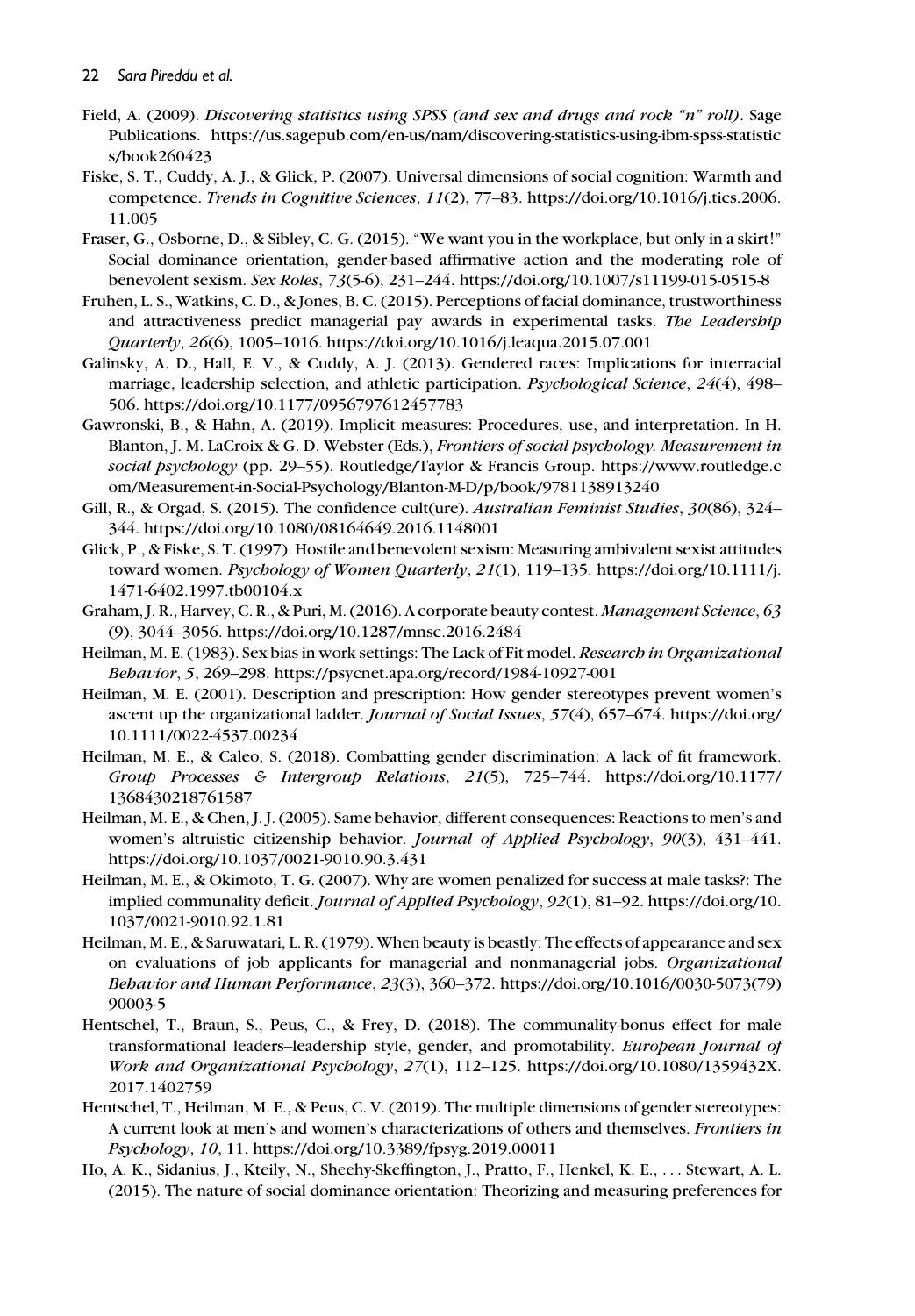intergroup inequality using the new  $SDO<sub>7</sub>$  scale. Journal of Personality and Social Psychology, 109(6), 1003–1028.<https://doi.org/10.1037/pspi0000033>

- Horwitz, J. M., Igielnik, R., & Parker, K. (2018). Women and leadership 2018. Pew Research Center. <https://www.pewsocialtrends.org/2018/09/20/women-and-leadership-2018/>
- Hosoda, M., Stone-Romero, E. F., & Coats, G. (2003). The effects of physical attractiveness on jobrelated outcomes: A meta-analysis of experimental studies. Personnel Psychology, 56(2), 431– 462.<https://doi.org/10.1111/j.1744-6570.2003.tb00157.x>
- Imhoff, R., Woelki, J., Hanke, S., & Dotsch, R. (2013). Warmth and competence in your face! Visual encoding of stereotype content. Frontiers in psychology, 4, 386. [https://doi.org/10.3389/fpsyg.](https://doi.org/10.3389/fpsyg.2013.00386) [2013.00386](https://doi.org/10.3389/fpsyg.2013.00386)
- Johnson, J. W. (2000). A heuristic method for estimating the relative weight of predictor variables in multiple regression. Multivariate Behavioral Research, 35(1), 1–19. [https://doi.org/10.1207/](https://doi.org/10.1207/S15327906MBR3501_1) [S15327906MBR3501\\_1](https://doi.org/10.1207/S15327906MBR3501_1)
- Johnson, J. W. (2004). Factors affecting relative weights: The influence of sampling and measurement error. Organizational Research Methods, 7(3), 283–299. [https://doi.org/10.](https://doi.org/10.1177/1094428104266018) [1177/1094428104266018](https://doi.org/10.1177/1094428104266018)
- Judd, C. M., James-Hawkins, L., Yzerbyt, V., & Kashima, Y. (2005). Fundamental dimensions of social judgment: Understanding the relations between judgments of competence and warmth. Journal of Personality and Social Psychology, 89(6), 899–913. [https://doi.org/10.1037/0022-](https://doi.org/10.1037/0022-3514.89.6.899) [3514.89.6.899](https://doi.org/10.1037/0022-3514.89.6.899)
- Jussim, L., Coleman, L. M., & Lerch, L. (1987). The nature of stereotypes: A comparison and integration of three theories. Journal of Personality and Social Psychology, 52(3), 536–546. <https://doi.org/10.1037/0022-3514.52.3.536>
- Koenig, A. M., Eagly, A. H., Mitchell, A. A., & Ristikari, T. (2011). Are leader stereotypes masculine? A meta-analysis of three research paradigms. Psychological Bulletin, 137(4), 616–642. [https://doi.](https://doi.org/10.1037/a0023557) [org/10.1037/a0023557](https://doi.org/10.1037/a0023557)
- Kraha, A., Turner, H., Nimon, K., Zientek, L., & Henson, R. (2012). Tools to support interpreting multiple regression in the face of multicollinearity. Frontiers in Psychology, 3, 44. [https://doi.](https://doi.org/10.3389/fpsyg.2012.00044) [org/10.3389/fpsyg.2012.00044](https://doi.org/10.3389/fpsyg.2012.00044)
- Leach, C. W., Bilali, R., & Pagliaro, S. (2014). Groups and morality. In M. Mikulincer, P. R. Shaver, J. F. Dovidio, & J. Simpson (Eds.), APA handbook of personality and social psychology (Vol. 2: Group and intergroup processes, pp. 123–149). American Psychological Association. ISBN: 978- 1-4338-1699-4
- Leach, C. W., Carraro, L., Garcia, R. L., & Kang, J. J. (2017). Morality stereotyping as a basis of women's in-group favoritism: An implicit approach. Group Processes & Intergroup Relations, 20(2), 153–172.<https://doi.org/10.1177/1368430215603462>
- Leach, C. W., Ellemers, N., & Barreto, M. (2007). Group virtue: The importance of morality (vs. competence and sociability) in the positive evaluation of in-groups. Journal of Personality and Social Psychology, 93(2), 234–249.<https://doi.org/10.1037/0022-3514.93.2.234>
- Little, A. C., & Roberts, S. C. (2012). Evolution, appearance, and occupational success. Evolutionary Psychology, 10(5), 782–801.<https://doi.org/10.1177/147470491201000503>
- Lorenzo-Seva, U., Ferrando, P. J., & Chico, E. (2010). Two SPSS programs for interpreting multiple regression results. Behavior Research Methods, 42, 29–35. [https://doi.org/10.3758/BRM.42.1.](https://doi.org/10.3758/BRM.42.1.29) [29](https://doi.org/10.3758/BRM.42.1.29)
- Lowman, G. H., Harms, P. D., & Mills, M. J. (2019). The influence of job candidates' physical appearance on interview evaluations. Journal of Personnel Psychology, 18(2), 55–70. [https://](https://doi.org/10.1027/1866-5888/a000223) [doi.org/10.1027/1866-5888/a000223](https://doi.org/10.1027/1866-5888/a000223)
- Ma, D. S., Correll, J., & Wittenbrink, B. (2015). The Chicago face database: A free stimulus set of faces and norming data. Behavior Research Methods, 47(2), 1122–1135. [https://doi.org/10.3758/](https://doi.org/10.3758/s13428-014-0532-5) [s13428-014-0532-5](https://doi.org/10.3758/s13428-014-0532-5)
- Manganelli, A. M., Bobbio, A., & Canova, L. (2012). Sexism, conservative ideology and attitudes toward women as managers. Psicologia Sociale, 7(2), 241–260.<https://doi.org/10.1482/37697>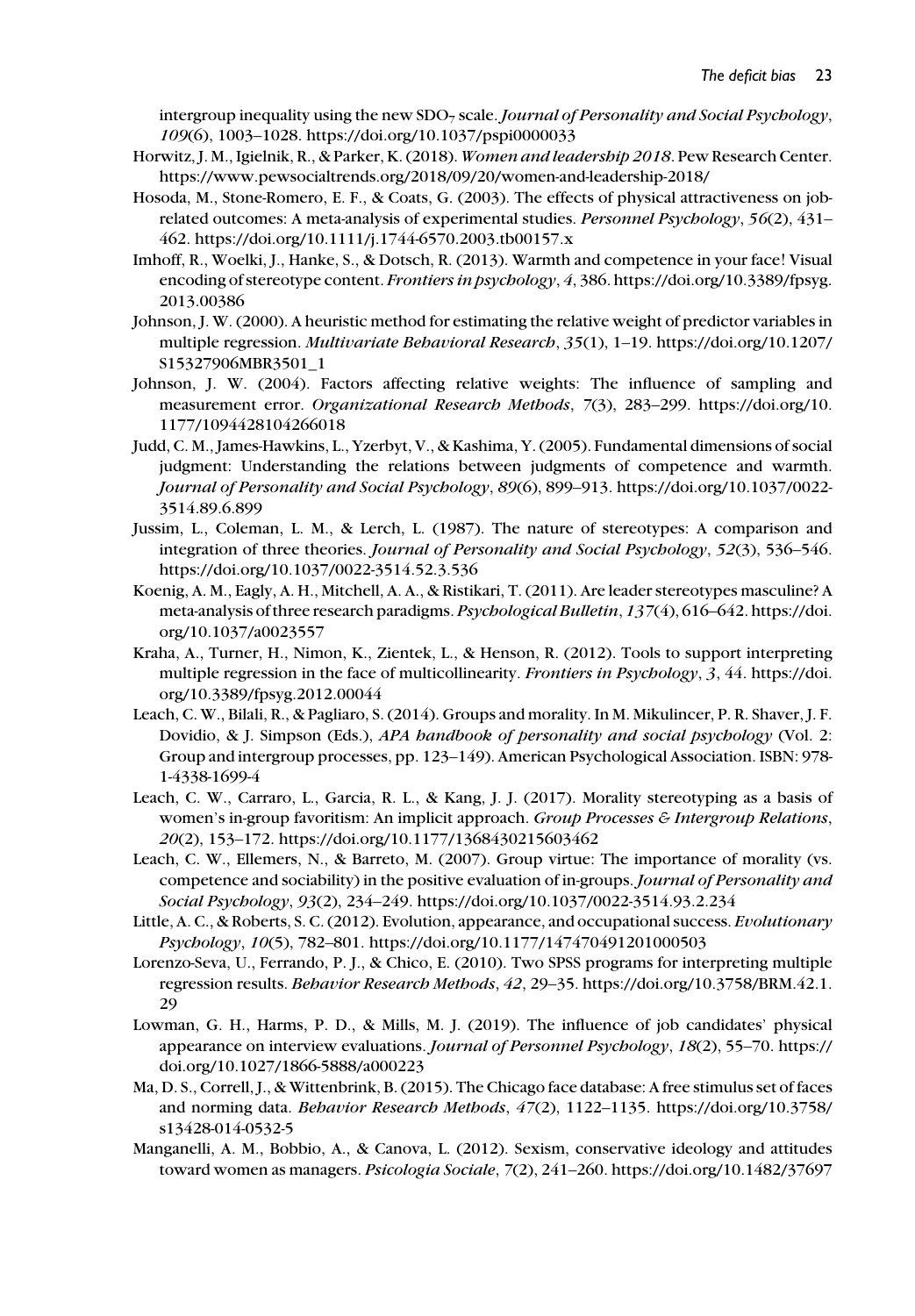#### 24 Sara Pireddu et al.

- Mayer, D. M., Kuenzi, M., Greenbaum, R., Bardes, M., & Salvador, R. B. (2009). How low does ethical leadership flow? Test of a trickle-down model. Organizational Behavior and Human Decision Processes, 108(1), 1–13.<https://doi.org/10.1016/j.obhdp.2008.04.002>
- Menegatti, M., Pireddu, S., Crocetti, E., Moscatelli, S., & Rubini, M. (2021). The Ginevra de'Benci Effect: Competence, Morality, and Attractiveness Inferred From Faces Predict Hiring Decisions for Women. Frontiers in psychology, 12, 658424.<https://doi.org/10.3389/fpsyg.2021.658424>
- Mercer. (2020). Let's get real about equality: When women thrive 2020 global report. [https://www.](https://www.mercer.com/our-thinking/next-generation-global-research-when-women-thrive-2020.html) [mercer.com/our-thinking/next-generation-global-research-when-women-thrive-2020.html](https://www.mercer.com/our-thinking/next-generation-global-research-when-women-thrive-2020.html)
- Montoya, A. K. (2019). Moderation analysis in two-instance repeated measures designs: Probing methods and multiple moderator models. Behavior Research Methods, 51(1), 61–82. [https://](https://doi.org/10.3758/s13428-018-1088-6) [doi.org/10.3758/s13428-018-1088-6](https://doi.org/10.3758/s13428-018-1088-6)
- Moscatelli, S., Menegatti, M., Ellemers, N., Mariani, M. G., & Rubini, M. (2020). Men should be competent, women should have it all: Multiple criteria in the evaluation of female job candidates. Sex Roles, 83(5-6), 269–288.<https://doi.org/10.1007/s11199-019-01111-2>
- Nimon, K. F., & Oswald, F. L. (2013). Understanding the results of multiple linear regression: Beyond standardized regression coefficients. Organizational Research Methods, 16(4), 650–674. <https://doi.org/10.1177/1094428113493929>
- Nimon, K., Oswald, F., & Roberts, J. K. (2013). yhat: Interpreting Regression Effects. R package version 2.0-0. [Computer software].<https://CRAN.R-project.org/package=yhat>
- Oh, D., Dotsch, R., Porter, J., & Todorov, A. (2020). Gender biases in impressions from faces: Empirical studies and computational models. Journal of Experimental Psychology: General, 149(2), 323–342.<https://doi.org/10.1037/xge0000638>
- Oliveira, M., Garcia-Marques, T., Dotsch, R., & Garcia-Marques, L. (2019). Dominance and competence face to face: Dissociations obtained with a reverse correlation approach. European Journal of Social Psychology, 49(5), 888–902.<https://doi.org/10.1002/ejsp.2569>
- Oosterhof, N. N., & Todorov, A. (2008). The functional basis of face evaluation. Proceedings of the National Academy of Sciences, 105(32), 11087–11092. [https://doi.org/10.1073/pnas.](https://doi.org/10.1073/pnas.0805664105) [0805664105](https://doi.org/10.1073/pnas.0805664105)
- Paustian-Underdahl, S. C., & Walker, L. S. (2016). Revisiting the beauty is beastly effect: Examining when and why sex and attractiveness impact hiring judgments. The International Journal of Human Resource Management, 27(10), 1034–1058. [https://doi.org/10.1080/09585192.2015.](https://doi.org/10.1080/09585192.2015.1053963) [1053963](https://doi.org/10.1080/09585192.2015.1053963)
- Petty, R. E., Fazio, R. H., & Briñol, P. (2009). The new implicit measures: An overview. In R. E. Petty, R. H. Fazio & P. Briñol (Eds.), *Attitudes: Insights from the new implicit measures* (pp.  $3-18$ ). Psychology Press. [https://www.routledge.com/Attitudes-Insights-from-the-New-Implicit-Mea](https://www.routledge.com/Attitudes-Insights-from-the-New-Implicit-Measures/Petty-Fazio/p/book/9781138882904) [sures/Petty-Fazio/p/book/9781138882904](https://www.routledge.com/Attitudes-Insights-from-the-New-Implicit-Measures/Petty-Fazio/p/book/9781138882904)
- Prati, F., Menegatti, M., Moscatelli, S., Kana Kenfack, C. S., Pireddu, S., Crocetti, E., ... Rubini, M. (2019). Are mixed-gender committees less biased toward female and male candidates? An investigation of competence-, morality-, and sociability-related terms in performance appraisal. Journal of Language and Social Psychology, 38(5-6), 586–605. [https://doi.org/10.1177/](https://doi.org/10.1177/0261927X19844808) [0261927X19844808](https://doi.org/10.1177/0261927X19844808)
- Prentice, D. A., & Carranza, E. (2003). Sustaining cultural beliefs in the face of their violation: The case of gender stereotypes. In M. Schaller & C. S. Crandall (Eds.), The psychological foundations of culture (pp. 259–280). Lawrence Erlbaum Associates. [https://doi.org/10.4324/](https://doi.org/10.4324/9781410608994) [9781410608994](https://doi.org/10.4324/9781410608994)
- Ramati-Ziber, L., Shnabel, N., & Glick, P. (2020). The beauty myth: Prescriptive beauty norms for women reflect hierarchy-enhancing motivations leading to discriminatory employment practices. Journal of Personality and Social Psychology, 119(2), 317–343. [https://doi.org/](https://doi.org/10.1037/pspi0000209) [10.1037/pspi0000209](https://doi.org/10.1037/pspi0000209)
- R Core Team (2014). R: A language and environment for statistical computing. Vienna, Austria: R Foundation for Statistical Computing.<http://www.R-project.org/>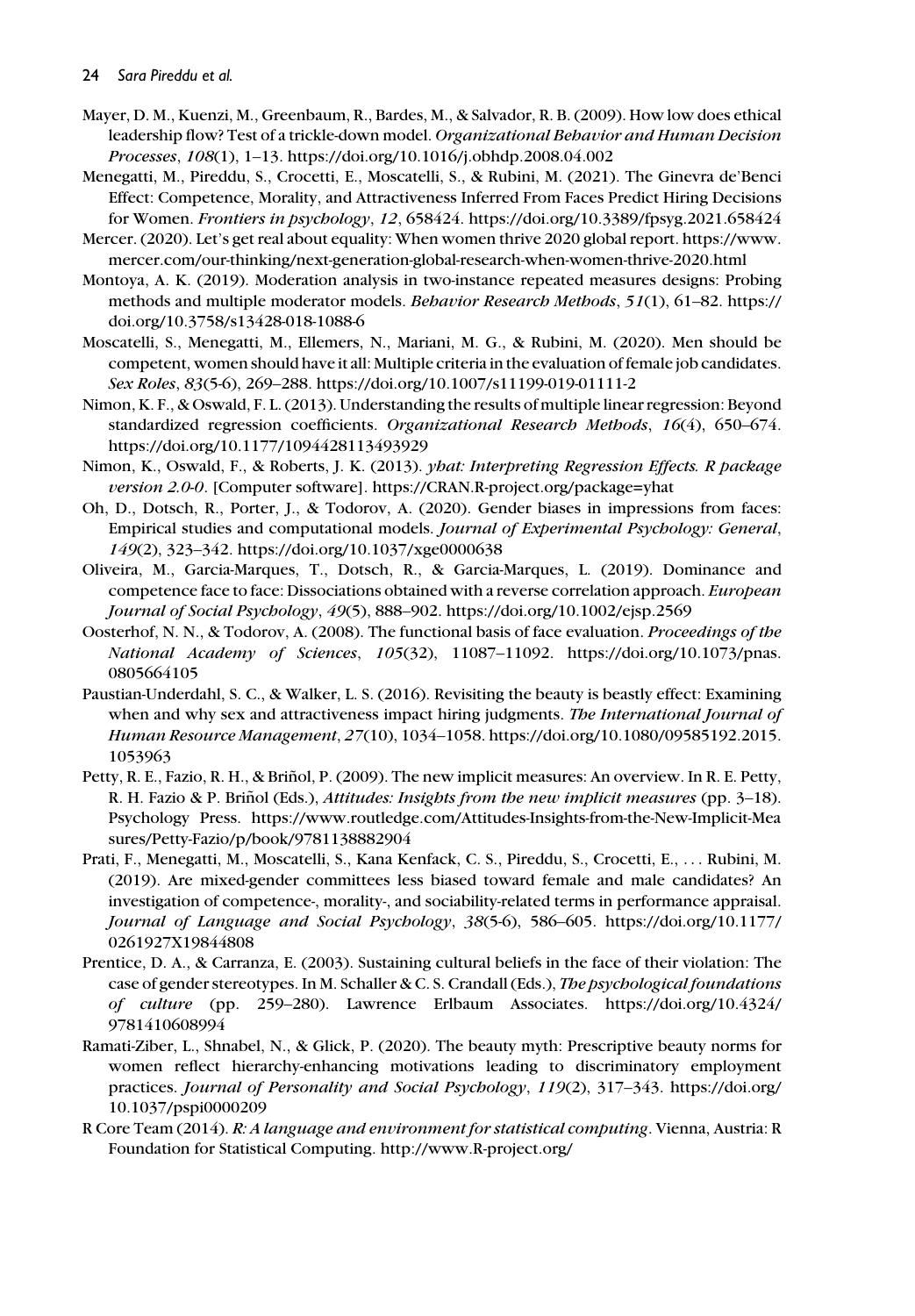- Rezlescu, C., Duchaine, B., Olivola, C. Y., & Chater, N. (2012). Unfakeable facial configurations affect strategic choices in trust games with or without information about past behavior. PLoS One, 7, e34293(3),<https://doi.org/10.1371/journal.pone.0034293>
- Rollero, C., Peter, G. & Tartaglia, S. (2014). Psychometric properties of short versions of the Ambivalent Sexism Inventory and Ambivalence Toward Men Inventory. TPM-Testing, Psychometrics, Methodology in Applied Psychology, 21(2), 149–159. [https://psycnet.apa.](https://psycnet.apa.org/record/2014-25613-003) [org/record/2014-25613-003](https://psycnet.apa.org/record/2014-25613-003)
- Rudman, L. A., & Glick, P. (1999). Feminized management and backlash toward agentic women: The hidden costs to women of a kinder, gentler image of middle managers. *Journal of Personality* and Social Psychology, 77(5), 1004–1010.<https://doi.org/10.1037/0022-3514.77.5.1004>
- Rudman, L. A., Moss-Racusin, C. A., Phelan, J. E., & Nauts, S. (2012). Status incongruity and backlash effects: Defending the gender hierarchy motivates prejudice against female leaders. Journal of Experimental Social Psychology, 48(1), 165–179.<https://doi.org/10.1016/j.jesp.2011.10.008>
- Rule, N. O., & Ambady, N. (2008). The face of success: Inferences from chief executive officers' appearance predict company profits. Psychological Science, 19(2), 109–111. [https://doi.org/](https://doi.org/10.1111/j.1467-9280.2008.02054.x) [10.1111/j.1467-9280.2008.02054.x](https://doi.org/10.1111/j.1467-9280.2008.02054.x)
- Rule, N. O., & Ambady, N. (2009). She's got the look: Inferences from female chief executive officers' faces predict their success. Sex Roles, 61(9-10), 644–652. [https://doi.org/10.1007/s11199-009-](https://doi.org/10.1007/s11199-009-9658-9) [9658-9](https://doi.org/10.1007/s11199-009-9658-9)
- Russell, R. F., & Gregory Stone, A. (2002). A review of servant leadership attributes: Developing a practical model. Leadership & Organization Development Journal, 23(3), 145–157. [https://](https://doi.org/10.1108/01437730210424) [doi.org/10.1108/01437730210424](https://doi.org/10.1108/01437730210424)
- Salkind, N. J. (2010). Encyclopedia of research design, Vol. 1–0. SAGE Publications, Inc. [https://doi.](https://doi.org/10.4135/9781412961288) [org/10.4135/9781412961288](https://doi.org/10.4135/9781412961288)
- Schein, V. E. (1973). The relationship between sex role stereotypes and requisite management characteristics. Journal of Applied Psychology, 57(2), 95–100. [https://doi.org/10.1037/](https://doi.org/10.1037/h0037128) [h0037128](https://doi.org/10.1037/h0037128)
- Schein, V. E. (2001). A global look at psychological barriers to women's progress in management. Journal of Social Issues, 57(4), 675–688.<https://doi.org/10.1111/0022-4537.00235>
- Sesko, A. K., & Biernat, M. (2010). Prototypes of race and gender: The invisibility of Black women. Journal of Experimental Social Psychology, 46(2), 356–360. [https://doi.org/10.1016/j.jesp.](https://doi.org/10.1016/j.jesp.2009.10.016) [2009.10.016](https://doi.org/10.1016/j.jesp.2009.10.016)
- Shaughnessy, B. A., Mislin, A. A., & Hentschel, T. (2015). Should he chitchat? The benefits of small talk for male versus female negotiators. Basic and Applied Social Psychology, 37(2), 105–117. <https://doi.org/10.1080/01973533.2014.999074>
- Silberzahn, R., & Menges, J. (2016). Reading the face of a leader: Women with low facial masculinity are perceived as competitive. Academy of Management Discoveries, 2(3), 272–289. [https://](https://doi.org/10.5465/amd.2014.0070) [doi.org/10.5465/amd.2014.0070](https://doi.org/10.5465/amd.2014.0070)
- Sutherland, C. A. M., Liu, X., Zhang, L., Chu, Y., Oldmeadow, J. A., & Young, A. W. (2018). Facial first impressions across culture: Data-driven modeling of Chinese and British perceivers' unconstrained facial impressions. Personality and Social Psychology Bulletin, 44(4), 521– 537.<https://doi.org/10.1177/0146167217744194>
- Sutherland, C. A. M., Oldmeadow, J. A., Santos, I. M., Towler, J., Michael Burt, D., & Young, A. W. (2013). Social inferences from faces: Ambient images generate a three-dimensional model. Cognition, 127(1), 105–118.<https://doi.org/10.1016/j.cognition.2012.12.001>
- Sutherland, C. A. M., Oldmeadow, J. A., & Young, A. W. (2016). Integrating social and facial models of person perception: Converging and diverging dimensions. Cognition, 157, 257–267. [https://](https://doi.org/10.1016/j.cognition.2016.09.006) [doi.org/10.1016/j.cognition.2016.09.006](https://doi.org/10.1016/j.cognition.2016.09.006)
- Sutherland, C. A. M., Rhodes, G., Burton, N. S., & Young, A. W. (2020). Do facial first impressions reflect a shared social reality? British Journal of Psychology, 111(2), 215–232. [https://doi.org/](https://doi.org/10.1111/bjop.12390) [10.1111/bjop.12390](https://doi.org/10.1111/bjop.12390)
- Sutherland, C. A. M., Young, A. W., Mootz, C. A., & Oldmeadow, J. A. (2015). Face gender and stereotypicality influence facial trait evaluation: Counter-stereotypical female faces are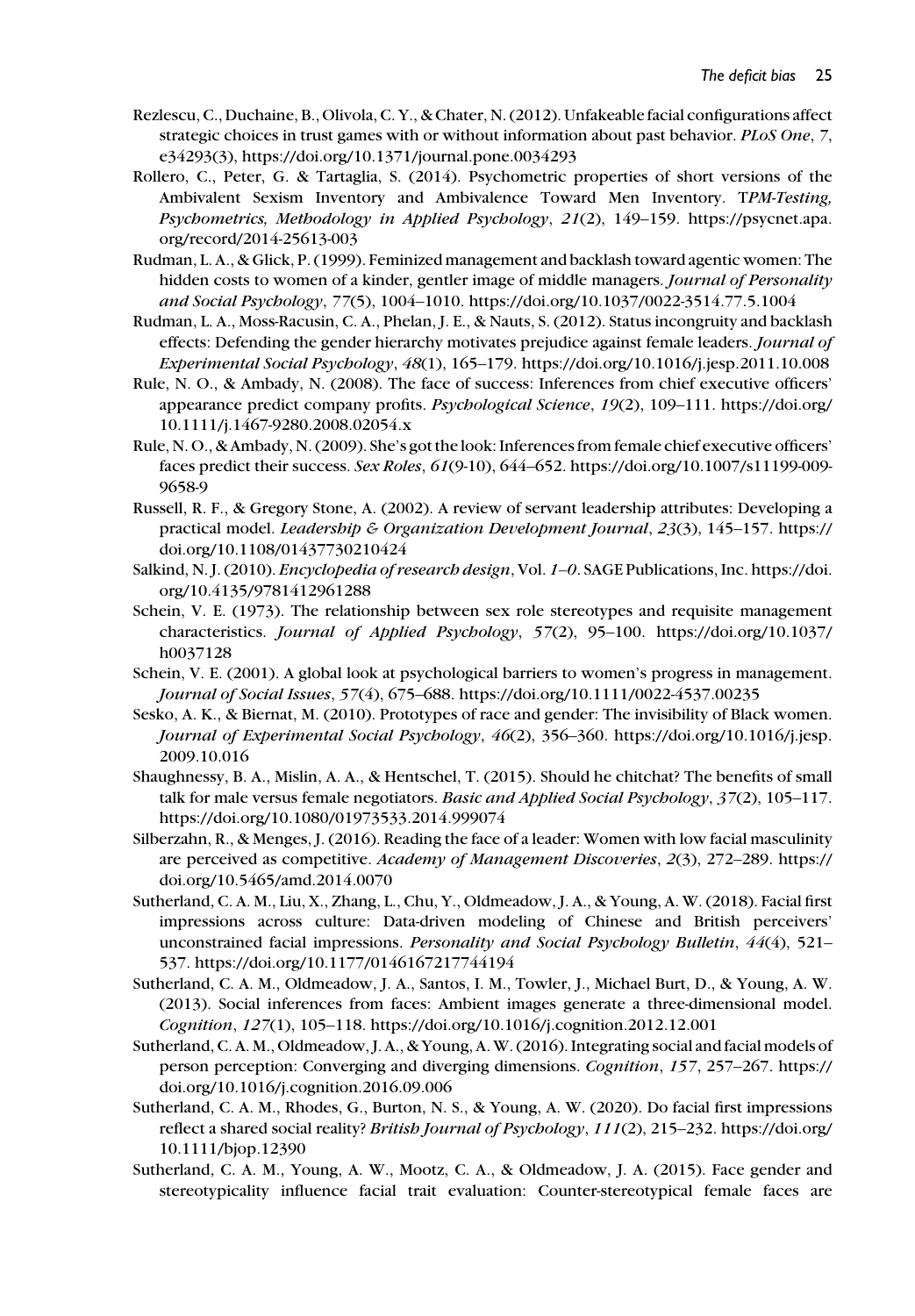negatively evaluated. British Journal of Psychology, 106(2), 186–208. [https://doi.org/10.1111/](https://doi.org/10.1111/bjop.12085) [bjop.12085](https://doi.org/10.1111/bjop.12085)

- Todorov, A., Mandisodza, A. N., Goren, A., & Hall, C. C. (2005). Inferences of competence from faces predict election outcomes. Science, 308(5728), 1623–1626. [https://doi.org/10.1126/science.](https://doi.org/10.1126/science.1110589) [1110589](https://doi.org/10.1126/science.1110589)
- Todorov, A., Olivola, C. Y., Dotsch, R., & Mende-Siedlecki, P. (2015). Social attributions from faces: Determinants, consequences, accuracy, and functional significance. Annual Review of Psychology, 66, 519–545.<https://doi.org/10.1146/annurev-psych-113011-143831>
- Von Stockhausen, L., Koeser, S., & Sczesny, S. (2013). The gender typicality of faces and its impact on visual processing and on hiring decisions. Experimental Psychology, 60(6), 444–452. [https://](https://doi.org/10.1027/1618-3169/a000217) [doi.org/10.1027/1618-3169/a000217](https://doi.org/10.1027/1618-3169/a000217)
- Walumbwa, F. O., Avolio, B. J., Gardner, W. L., Wernsing, T. S., & Peterson, S. J. (2008). Authentic leadership: Development and validation of a theory-based measure. Journal of Management, 34 (1), 89–126.<https://doi.org/10.1177/0149206307308913>
- Watkins, L. M., & Johnston, L. (2000). Screening job applicants: The impact of physical attractiveness and application quality. International Journal of Selection and Assessment, 8 (2), 76–84.<https://doi.org/10.1111/1468-2389.00135>
- Williams, M. J., & Tiedens, L. Z. (2016). The subtle suspension of backlash: A meta-analysis of penalties for women's implicit and explicit dominance behavior. Psychological Bulletin, 142 (2), 165–197.<https://doi.org/10.1037/bul0000039>
- Wolf, N. (1990). The beauty myth: How images of beauty are used against women. Morrow.
- Woods, S. A., Ahmed, S., Nikolaou, I., Costa, A. C., & Anderson, N. R. (2020). Personnel selection in the digital age: A review of validity and applicant reactions, and future research challenges. European Journal of Work and Organizational Psychology, 29(1), 64–77. [https://doi.org/10.](https://doi.org/10.1080/1359432X.2019.1681401) [1080/1359432X.2019.1681401](https://doi.org/10.1080/1359432X.2019.1681401)

Received 12 November 2020; revised version received 13 August 2021

# Supporting Information

The following supporting information may be found in the online edition of the article:

Supinfo S1. Additional Analyses.

Supinfo S2. Pre-study dataset

Supinfo S3. Study 1-3 dataset

# Appendix 1:

## Job description used in Studies 1 and 2

## Area sales manager

- Base salary: £50,000 per annum
- Up to 20% bonus for top performance
- Benefits: Company Car, Laptop, and Phone
- Wide range of flexible benefits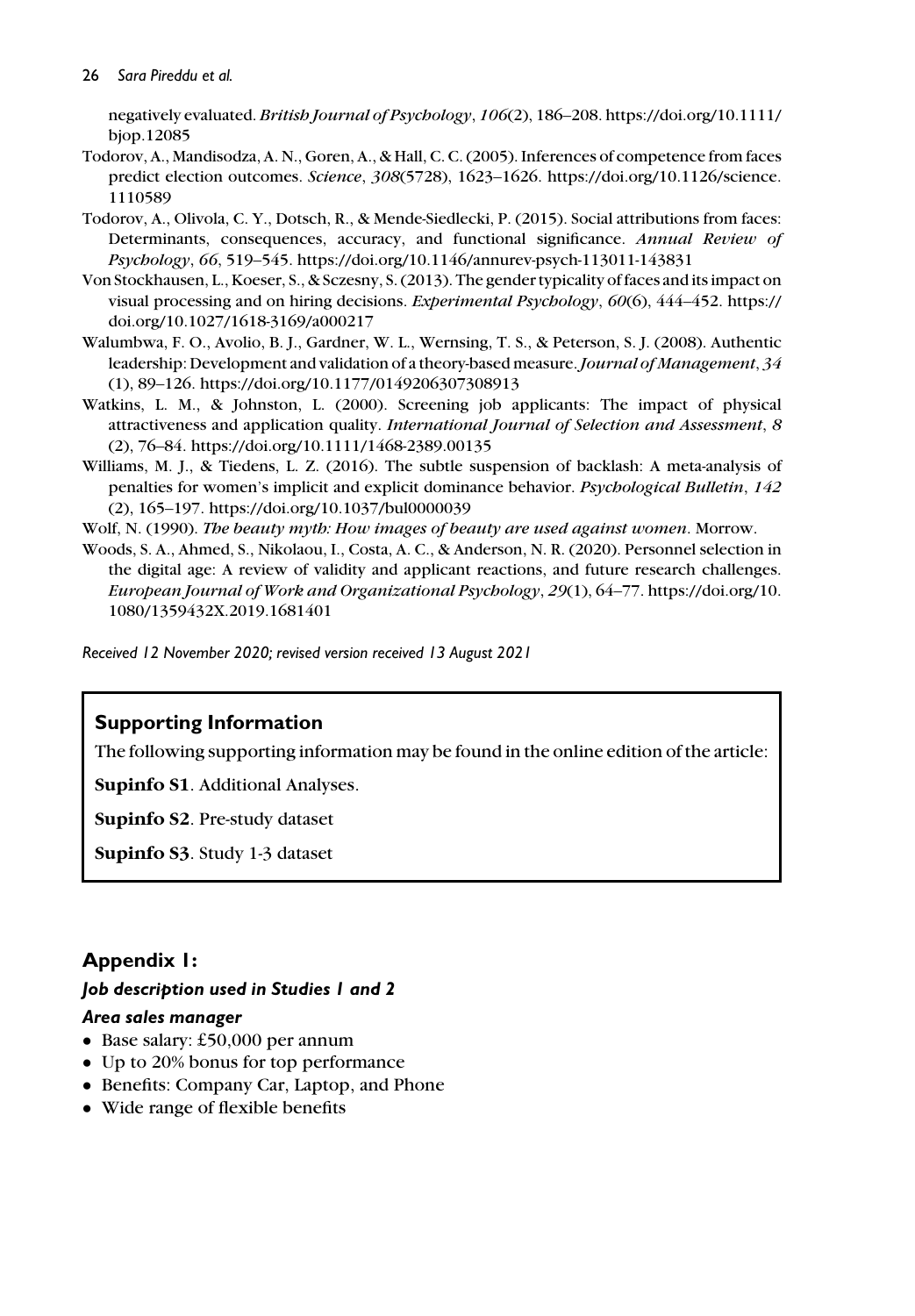# The role

A large international brand is looking for a person to manage a team of sales representatives. The successful candidate will have strong leadership skills and be responsible for developing an effective strategy to achieve a significant growth in sales within their area. This role is perfect for someone who is sales-driven, is passionate about customer management, and is looking for the next step in their career.

# Responsibilities

- To lead and supervise a team of 30 sales representatives
- To increase current sales levels
- To deal with competitors
- To resolve contractual and commercial problems

# Key skills

- Excellent leadership skills
- Ability to formulate strategies and concepts
- Ability to deliver results and meet customer expectations
- Solid organizational and communication skills.

# Job description used in Study 3

# Finance manager

- Base salary: £50,000 per annum
- Up to 20% bonus for top performance
- Benefits: Company Car, Laptop, and Phone
- Wide range of flexible benefits

## The role

A large international company is looking to appoint a Finance Manager to lead a team of management accountants. The successful candidate will have to display strong leadership. They will be responsible for partnering operational and product leaders across multiple businesses to provide financial support in all their business decisions and future financial outlook. This role offers a breadth of responsibilities in a multidisciplinary and multinational finance operation and is perfect for someone who is looking for the next step in their career.

## Responsibilities

- To lead and supervise a team of 30 management accountants
- To identify and mitigate financial risks in the business
- To have oversight over the preparation of financial analysis for management and other stakeholders